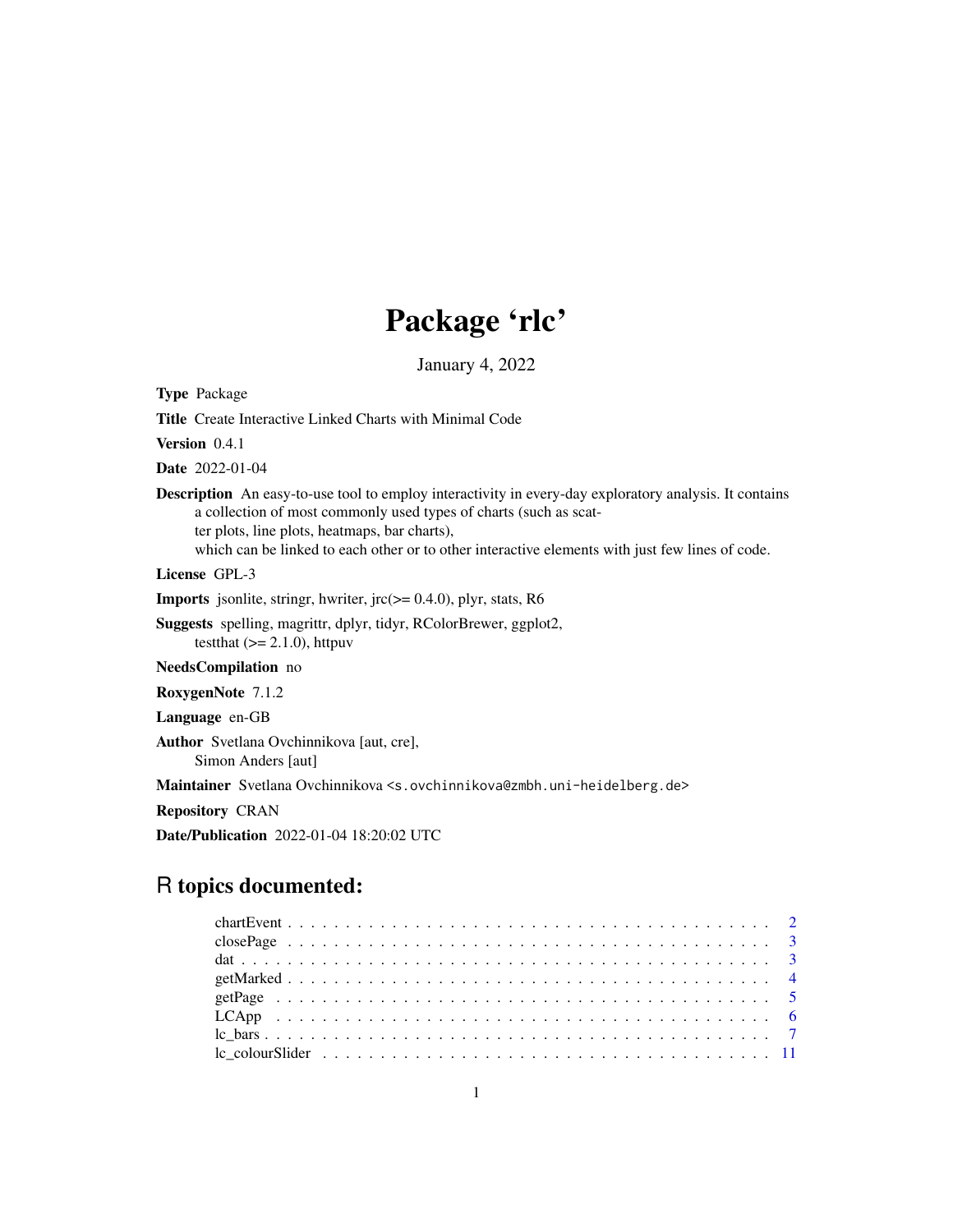#### $2 \t\t \text{chartEvent}$

| Index |  |  |  |  |  |  |  |  |  |  |  |  |  |  |  |  | 38 |
|-------|--|--|--|--|--|--|--|--|--|--|--|--|--|--|--|--|----|

chartEvent *Trigger an event*

#### Description

This function is called whenever any interactive element of a chart is activated by clicking, marking, hovering, etc. In turn, it calls a corresponding callback function, if any has been specified. This function is meant to be used internally. However, an experienced user can still use it to simulate mouse events, even those triggered by non-existing elements. This function is a wrapper around method chartEvent of class [LCApp](#page-5-1).

#### Usage

```
chartEvent(d, chartId, layerId = "main", event, sessionId = .id, app = .app)
```
#### Arguments

| d       | Value that is used to identify an interactive element or its state. A single numeric<br>index for a point or a line, vector or row and column indices of a cell for a<br>heatmap, value for an input block (please, check 1c_input for more details<br>about input blocks and their values). It should be NULL for mouseout or marked<br>events. NB: This function is called from the web page, and therefore all element<br>indices start from zero as it happens in JavaScript. |
|---------|-----------------------------------------------------------------------------------------------------------------------------------------------------------------------------------------------------------------------------------------------------------------------------------------------------------------------------------------------------------------------------------------------------------------------------------------------------------------------------------|
| chartId | ID of the chart.                                                                                                                                                                                                                                                                                                                                                                                                                                                                  |
| laverId | ID of the layer. You can print IDs of all charts and their layers with list Charts.                                                                                                                                                                                                                                                                                                                                                                                               |
| event   | Type of event. Must be one of "click", "mouseover", "mouseout", "marked",<br>"labelClickRow", "labelClickCol", "clickPosition".                                                                                                                                                                                                                                                                                                                                                   |

<span id="page-1-0"></span>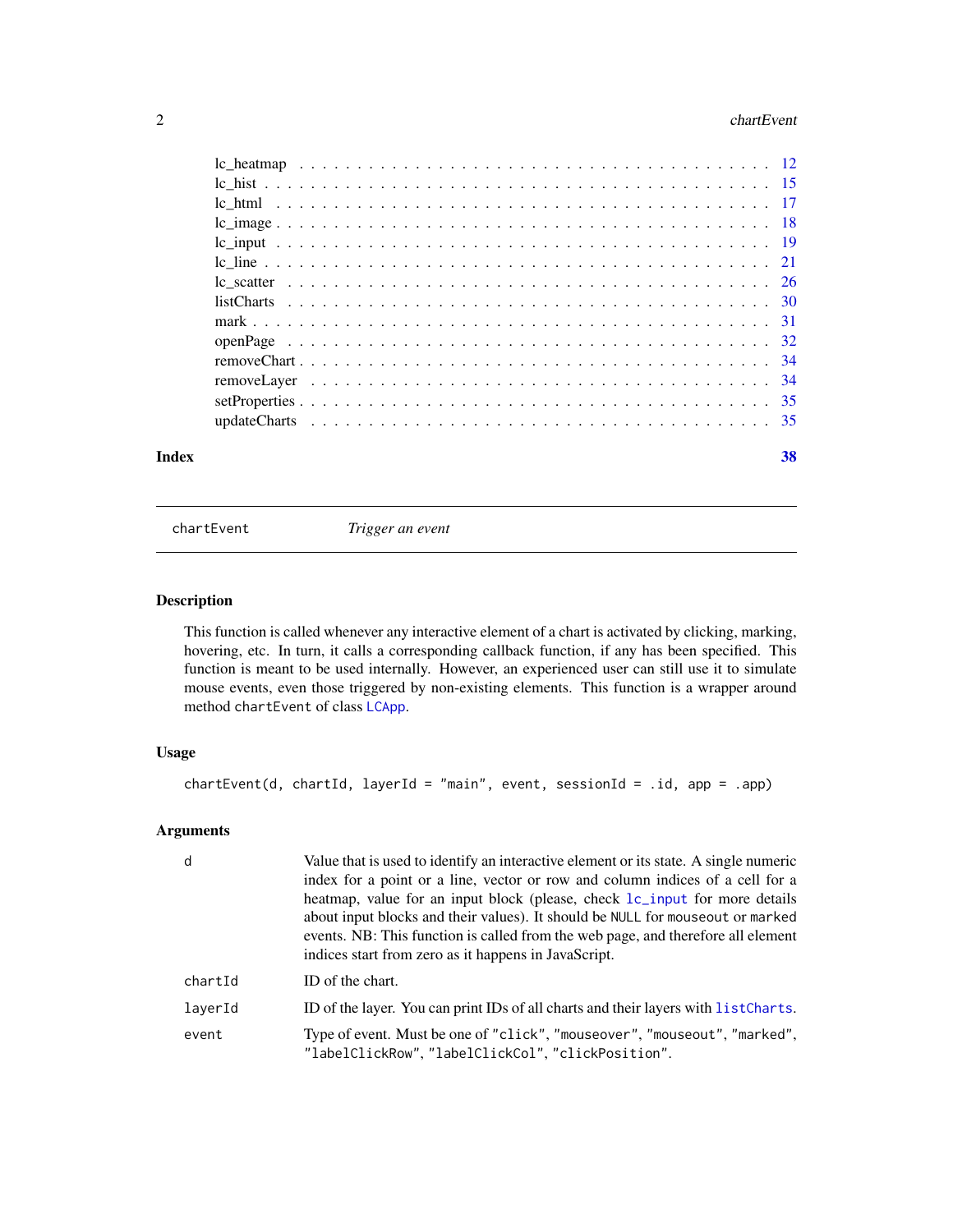#### <span id="page-2-0"></span>closePage 33 and 33 and 33 and 33 and 33 and 33 and 33 and 33 and 33 and 33 and 33 and 33 and 33 and 33 and 33 and 33 and 33 and 33 and 33 and 33 and 33 and 33 and 33 and 33 and 33 and 33 and 33 and 33 and 33 and 33 and 33

| sessionId | ID of the session (opened client page) that triggered the event. The default value<br>uses a local session variable. This must be a single session ID. You can get<br>a list of IDs of all currently active with the method get Session Ids inherited<br>from class App by LCApp. Possible errors in the evaluation of this argument are<br>ignored. |
|-----------|------------------------------------------------------------------------------------------------------------------------------------------------------------------------------------------------------------------------------------------------------------------------------------------------------------------------------------------------------|
| app       | Object of class LCApp for which the event was triggered. Note that this argument<br>is here for internal use, and its default value is a variable stored in each session<br>locally. If you are not using wrapper functions, it is preferred to call method<br>chartEvent of an object of class LCApp.                                               |

#### Examples

```
x \le - rnorm(50)
lc\_scatter(x = x, y = 2*x + rnorm(50, 0.1), on\_click = function(d) print(d))chartEvent(51, "Chart1", "Layer1", "click")
```
closePage *Stop server*

#### Description

Stops the server and closes all currently opened pages (if any). This function is a wrapper of the stopServer method inherited by the [LCApp](#page-5-1) class from the [App](#page-0-0) class.

#### Usage

closePage()

#### Examples

```
openPage(useViewer = FALSE)
closePage()
```
<span id="page-2-1"></span>dat *Link data to the chart*

#### Description

dat allows linking variables from the current environment to chart's properties. On every [updateCharts](#page-34-1) call, all the data provided via the dat function will be automatically re-evaluated, and the chart will be changed accordingly. One can also put properties outside of the dat function to prevent their re-evaluation. It can also be used to ensure re-evaluation of the with argument of any plotting function.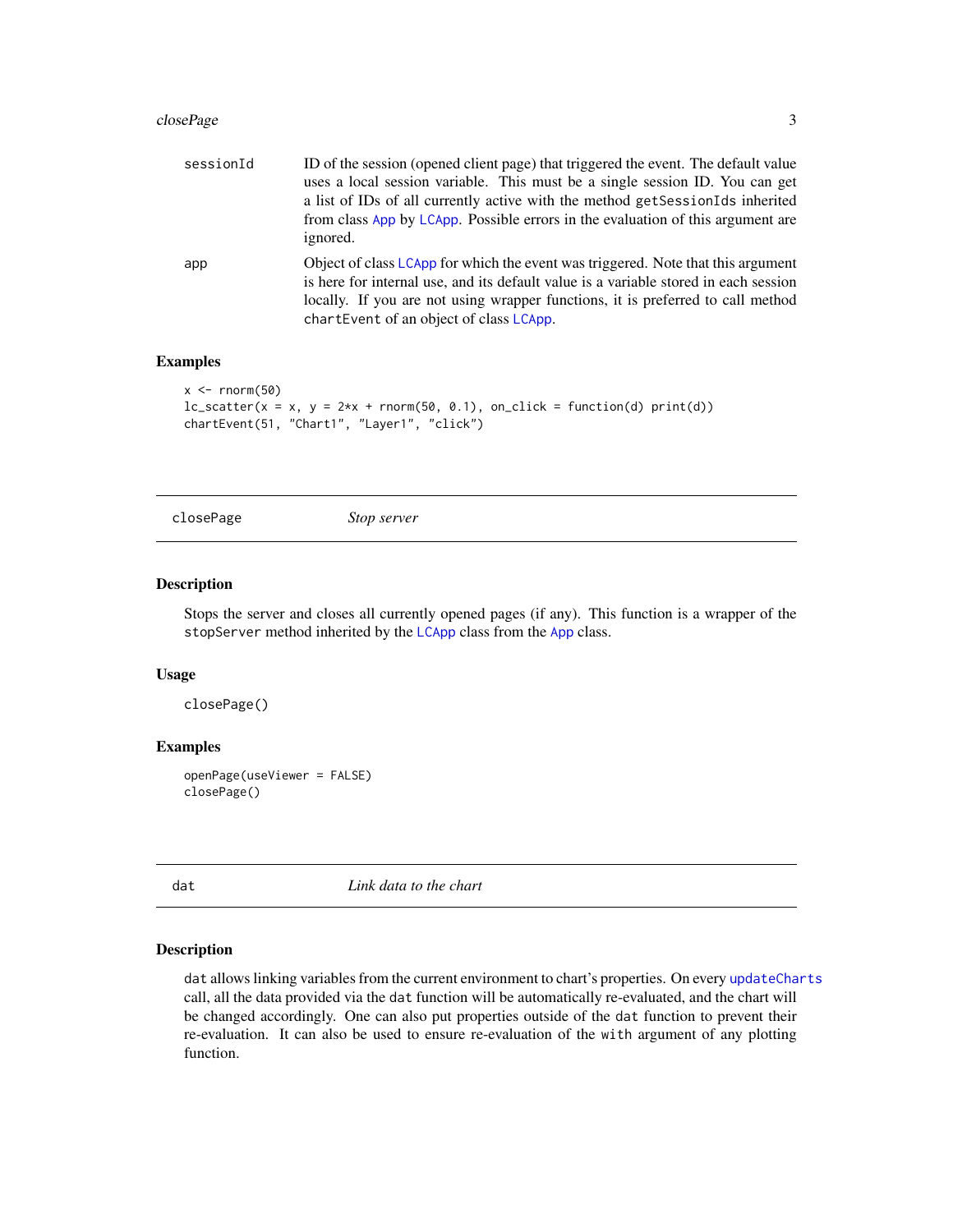#### Usage

dat(...)

#### Arguments

... List of name-value pairs to define the properties.

#### Examples

```
lc\_scatter(data(x = norm(30)), y = norm(30))#note that the Y values remain the same after each updateCharts call
updateCharts()
#This way the dataset is not strored inside the chart and will be re-evaluated
data("iris")
lc_scatter(dat(x = Sepal.Length, y = Petal.Length), with = dat(iris))
iris <- iris[1:10, ]
updateCharts()
```
<span id="page-3-1"></span>

```
getMarked Get currently marked elements
```
#### Description

getMarked returns indices of the chart's elements that are currently marked. To mark elements select them with your mouse while holding the *Shift* key. Double click on the chart with the *Shift* key pressed will deselect all the elements. This function is a wrapper of method getMarked of class [LCApp](#page-5-1).

#### Usage

```
getMarked(chartId = NULL, layerId = NULL, sessionId = NULL)
```
#### Arguments

| chartId   | An ID of the chart. This argument is optional if there is only one chart.                                                                                                                                                                                                                                                                           |
|-----------|-----------------------------------------------------------------------------------------------------------------------------------------------------------------------------------------------------------------------------------------------------------------------------------------------------------------------------------------------------|
| laverId   | An ID of the layer. This argument is optional if there is only one chart with a<br>single layer.                                                                                                                                                                                                                                                    |
| sessionId | An ID of the session from which to get the marked elements. It can be NULL if<br>there is only one active session. Otherwise must be a valid session ID. Check<br>Session for more information on client sessions. If a call to this function was<br>triggered from a web page, the ID of the corresponding session would be used<br>automatically. |

<span id="page-3-0"></span>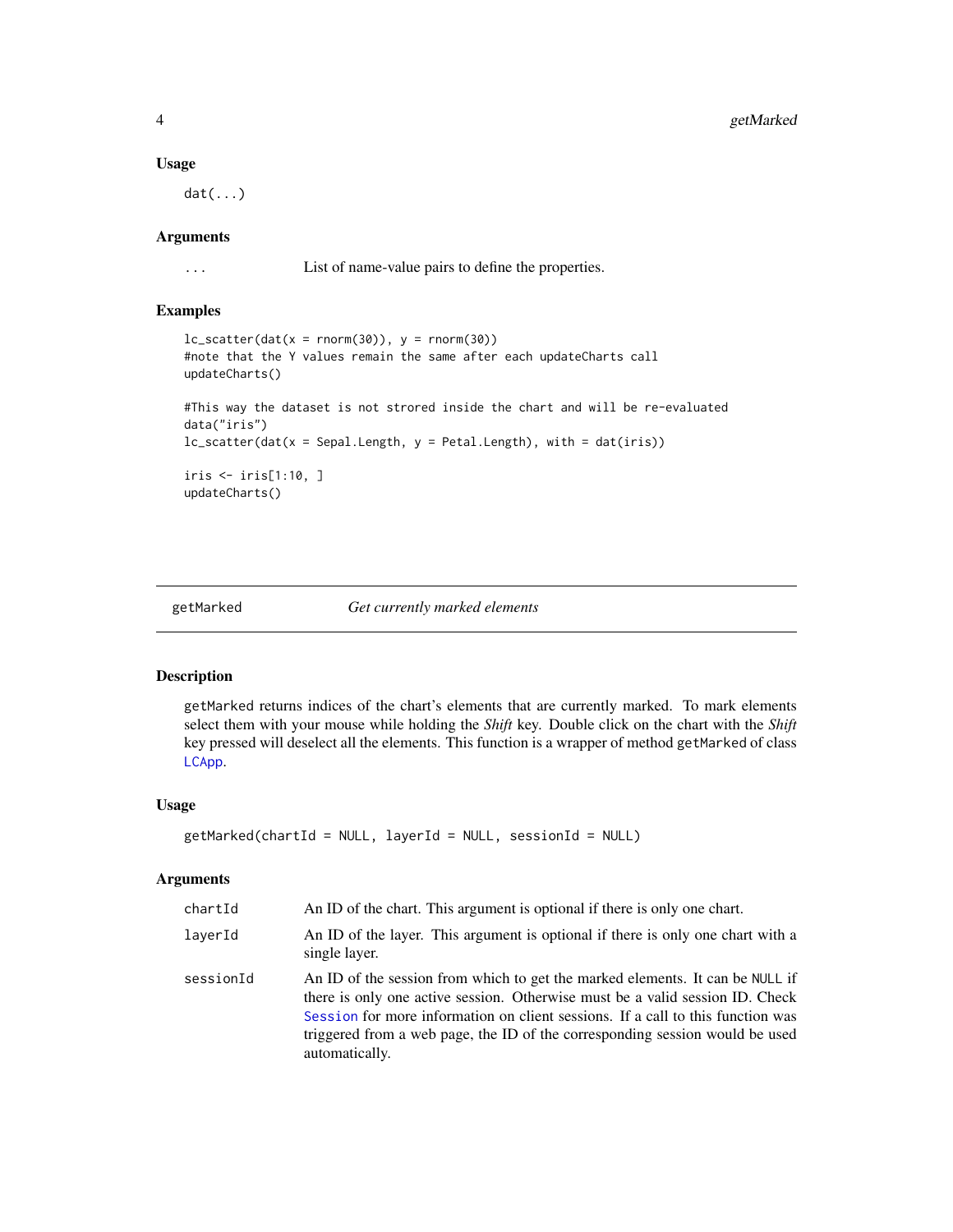#### <span id="page-4-0"></span>getPage 5

#### Value

a vector of indices or, in the case of heatmaps, an *n x 2* matrix where first and second columns contain row and column indices of the marked cells, respectively.

#### Examples

```
data(iris)
lc_scatter(dat(x = iris$Sepal.Length, y = iris$Petal.Length))
#now mark some points by selecting them with your mouse with Shift pressed
```
getMarked("Chart1")

<span id="page-4-1"></span>getPage *Get the currently running app*

#### Description

rlc offers two ways to control an interactive app. One is by using methods of class [LCApp](#page-5-1). This allows one to have any number of apps within one R session but requires some understanding of object oriented-programming. Another way is to use provided wrapper functions that are exported by the package. These functions internally work with the [LCApp](#page-5-1) object stored in the package namespace upon initialization with the [openPage](#page-31-1) function. getPage returns this object, if any.

#### Usage

getPage()

#### Details

Note that the rlc package is based on the jrc library. Both packages are similarly organized. Both have a central class representing the entire app and can be fully managed with their methods ([LCApp](#page-5-1) and [App](#page-0-0), respectively). And both also provide a set of wrapper functions that can be used instead of the methods. However, wrapper functions of the jrc package can't be used for rlc apps, while [LCApp](#page-5-1) inherits all the methods of class [App](#page-0-0). Therefore, if you want to get more low-level control over your app, such as managing client sessions, local variables and memory usage, you should use methods of the [App](#page-0-0) class.

#### Value

An object of class [LCApp](#page-5-1) or NULL if there is no active app.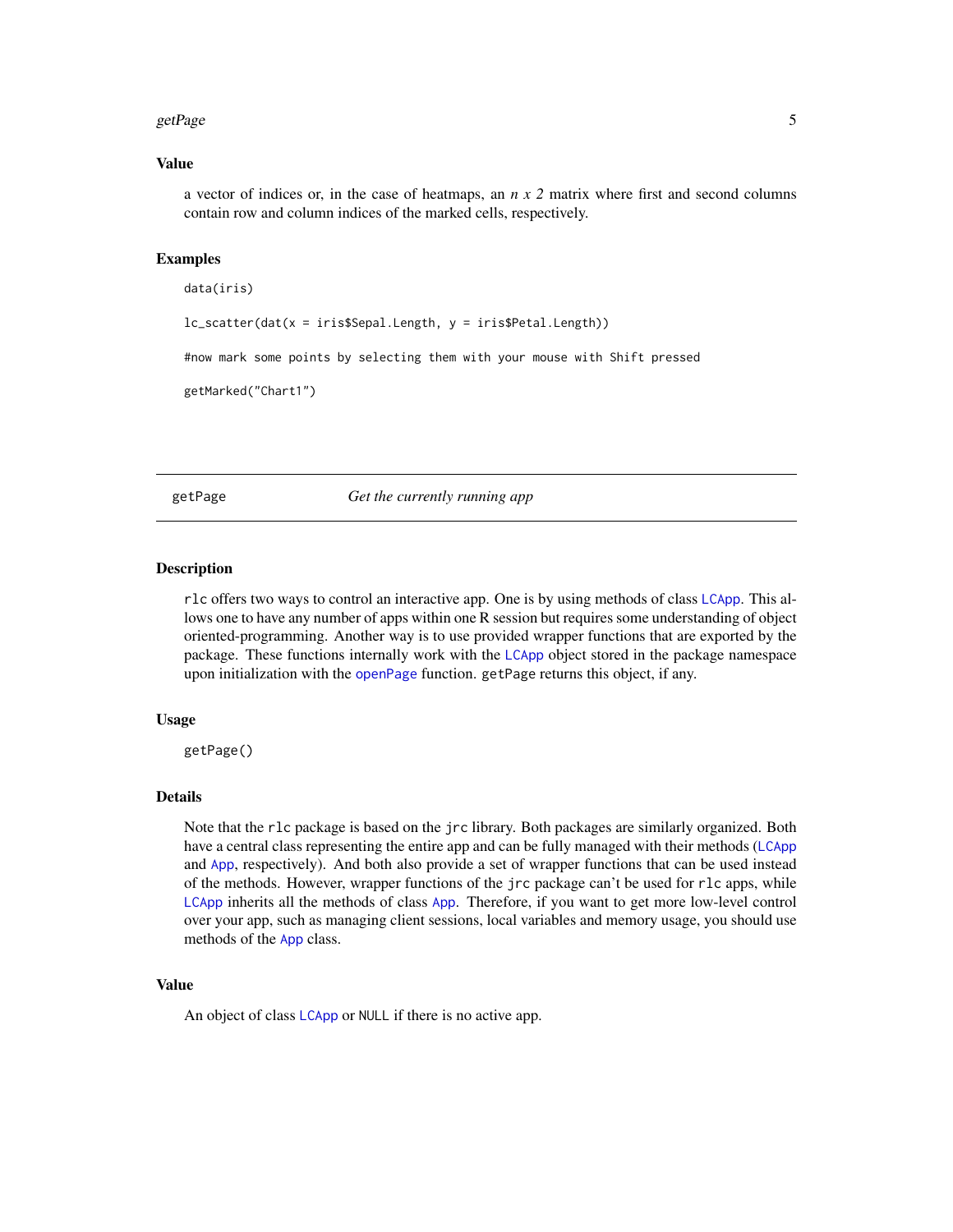<span id="page-5-1"></span><span id="page-5-0"></span>

#### Description

Object of this class represents the entire linked-charts app. It stores all charts, client sessions and local variables. You can create and manage interactive apps solely by creating new instances of this class and utilizing their methods. There are no limitations on the number of apps simultaneously running in one R session. However, it is also possible to create and manage app via the wrapper functions provided in this package. In this case an instance of [LCApp](#page-5-1) class is initialized and stored in the package's namespace. Therefore, only one app can be active simultaneously. You can always retrieve the active app with the [getPage](#page-4-1) function. The LCApp class inherits from the [App](#page-0-0) class of the jrc package.

#### Methods

removeChart(chartId) Removes a chart with the given ID from the app. See also [removeChart](#page-33-1).

- removeLayer(chartId, layerId) Removes a layer from a chart by their IDs. See also [removeLayer](#page-33-2).
- setProperties(data, chartId, layerId = NULL) Changes or sets properties for a given chart and layer. For more information, please, check [setProperties](#page-34-2).
- updateCharts(chartId = NULL, layerId = NULL, updateOnly = NULL, sessionId = NULL) Updates charts or specific layers for one or multiple users. For more information on the arguments, please, check [updateCharts](#page-34-1).
- chartEvent(d, chartId, layerId = "main", event, sessionId = NULL) Triggers a reaction to mouse event on a web page. Generally, this method is not supposed to be called explicitly. It is called internally each time, client clicks or hovers over an interactive chart element. However, experienced users can use this method to simulate mouse events on the R side. For more information on the arguments, please, check [chartEvent](#page-1-1).
- listCharts() Prints a list of all existing charts and their layers. See also [listCharts](#page-29-1).
- getMarked(chartId = NULL, layerId = NULL, sessionId = NULL) Returns a vector of indices of all currently marked elements of a certain chart and layer and from a given client. For more information, please, check [getMarked](#page-3-1).
- mark(elements, chartId = NULL, layerId = NULL, preventEvent = TRUE, sessionId = NULL) Marks elements of a given chart and layer on one of the currently opened web pages. Please, check [mark](#page-30-1) for more information on the arguments.
- setChart(chartType, data, ..., place = NULL, chartId = NULL, layerId = NULL, [...]) Adds a new chart (or replaces an existing one) to the app. This is the main method of the package, that allows to define any chart and all its properties. There are multiple wrappers for this method - one for each type of chart. Here is a full list:
	- [lc\\_scatter](#page-25-1)
	- [lc\\_beeswarm](#page-25-2)
	- [lc\\_line](#page-20-1)
	- [lc\\_path](#page-20-2)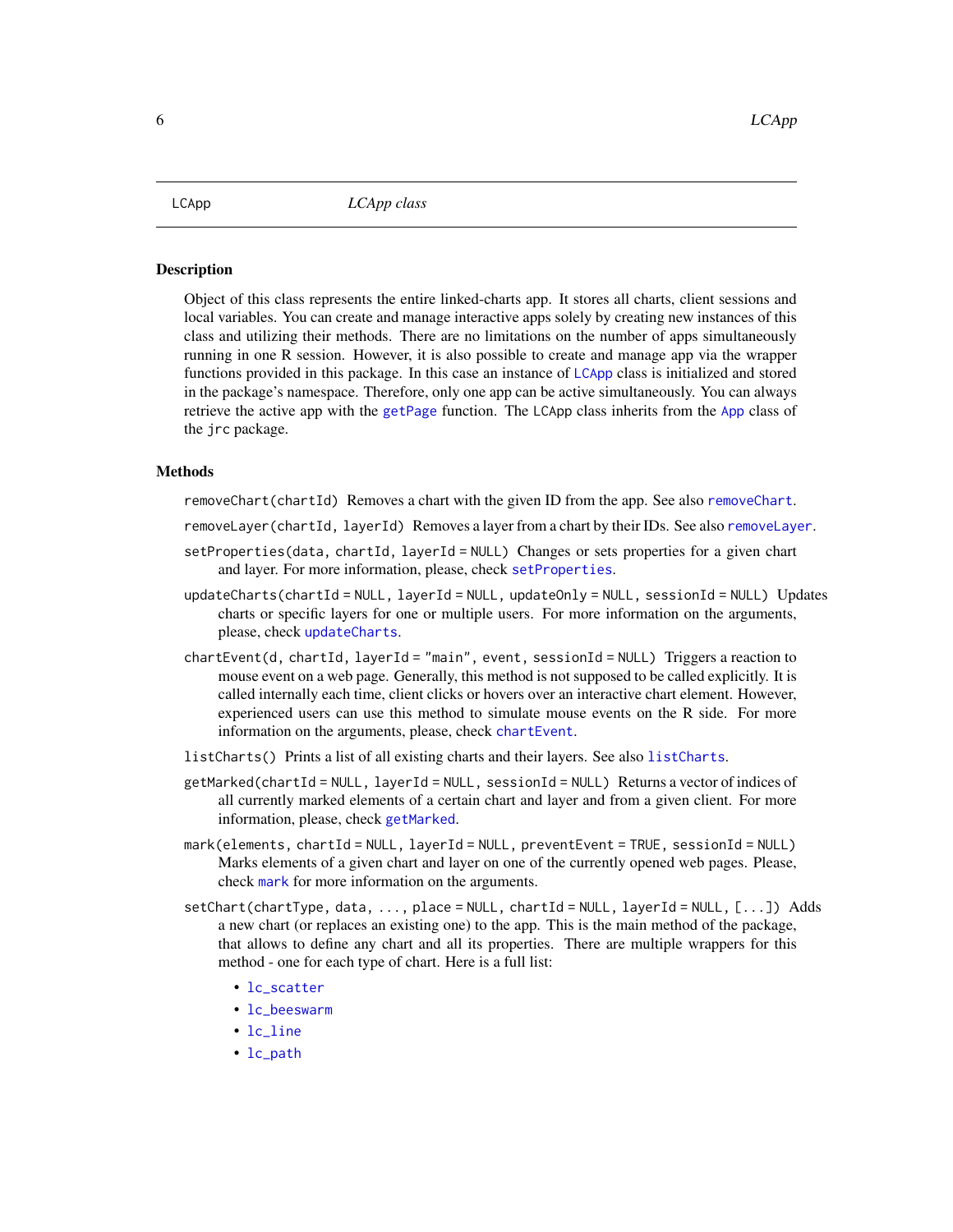#### <span id="page-6-0"></span>lc\_bars 7

- [lc\\_ribbon](#page-20-2)
- [lc\\_bars](#page-6-1)
- [lc\\_hist](#page-14-1)
- [lc\\_dens](#page-14-2)
- [lc\\_heatmap](#page-11-1)
- [lc\\_colourSlider](#page-10-1)
- [lc\\_abLine](#page-20-2)
- [lc\\_vLine](#page-20-2)
- [lc\\_html](#page-16-1)
- [lc\\_input](#page-18-1)

You can check the wrapper functions for information about arguments and available properties. Compared to them, this method gets additional argument chartType, which is always the same as the second part of the name of a corresponding wrapper function (lc\_'chartType'). In all other aspects, wrapper functions and the setChart method are the same.

new(layout = NULL, beforeLoad = function(s) {}, afterLoad = function(s) {}, ...) Creates new instance of class LCApp. Most of its arguments are inherited from method new of class [App](#page-0-0) from the jrc package. There are only three arguments specific for the LCApp class. layout sets a default layout for each new webpage (currently only tables of arbitrary size are sup-ported). beforeLoad and afterLoad replace onStart from the [App](#page-0-0) class. For more information, please, check [openPage](#page-31-1).

<span id="page-6-1"></span>

lc\_bars *Create a barplot*

#### Description

lc\_bars creates a new barplot and adds it to the app and all currently opened pages as a new chart or a new layer of an existing chart.

#### Usage

```
lc_bars(
  data = list(),
  place = NULL,
  ...,
  chartId = NULL,layerId = NULL,with = NULL,addLayer = FALSE
)
```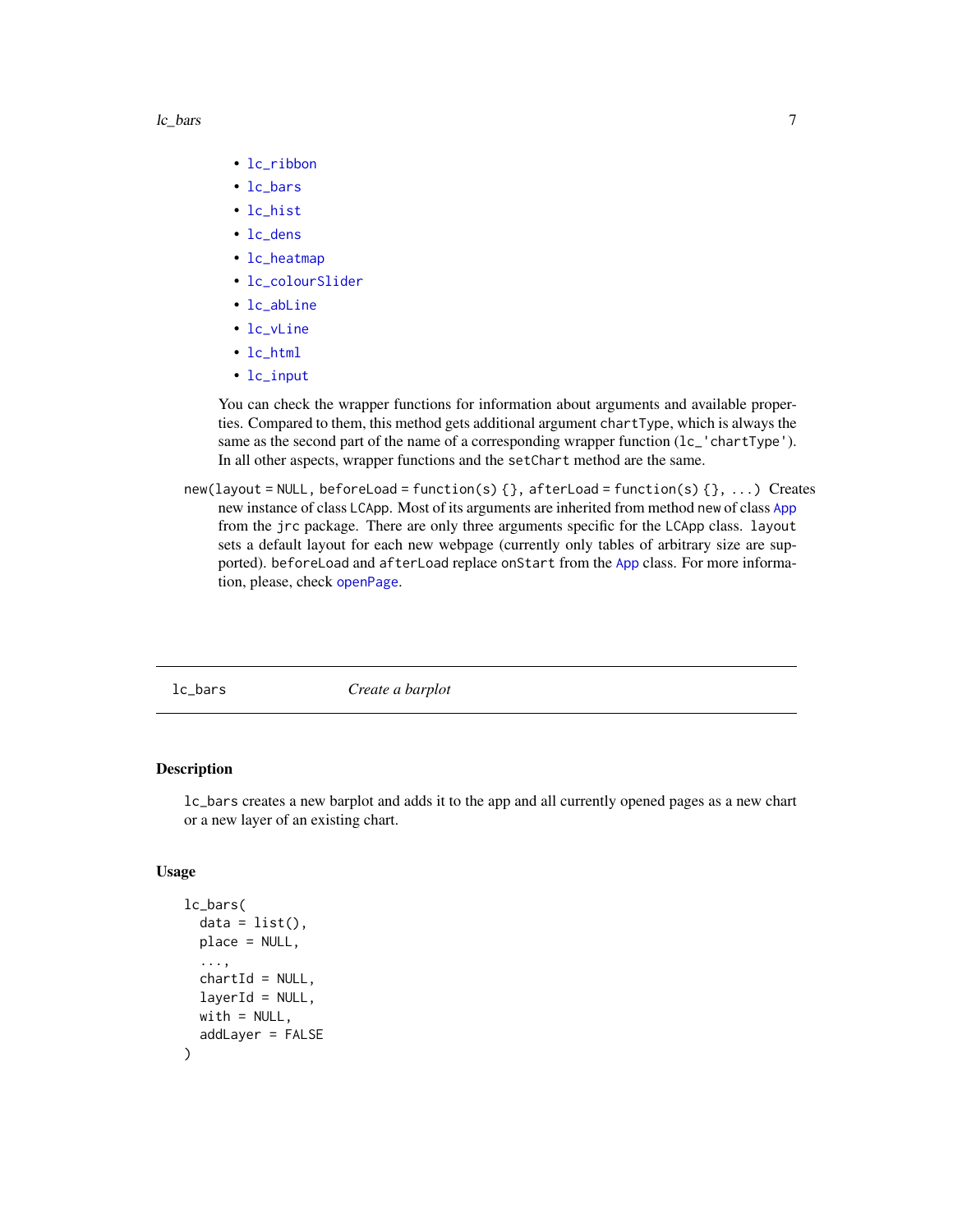#### <span id="page-7-0"></span>**Arguments**

| data     | Name-value pairs of properties passed through the dat function. These proper-<br>ties will be re-evaluated on each updateCharts call.                                                                                                                                                                                                           |
|----------|-------------------------------------------------------------------------------------------------------------------------------------------------------------------------------------------------------------------------------------------------------------------------------------------------------------------------------------------------|
| place    | An ID of the container, where to place new chart. It will be ignored if the chart<br>already exists. If not defined, the chart will be appended to the web page's body.                                                                                                                                                                         |
|          | Name-value pairs of properties that will be evaluated only once and then will re-<br>main constant. These properties can still be changed later using the set Properties<br>function.                                                                                                                                                           |
| chartId  | An ID for the chart. All charts must have unique IDs. If a chart with the same ID<br>already exists, it will be replaced unless addLayer = TRUE. If ID is not defined, it<br>will be the same as the value of the place argument. And if both are not defined,<br>the ID will be set to ChartN, where $N - 1$ is the number of existing charts. |
| layerId  | An ID for the new layer. All layers within one chart must have different IDs. If<br>a layer with the same ID already exists, it will be replaced. If not defined, it will<br>be set to LayerN, where $N - 1$ is the current number of layers in this chart.                                                                                     |
| with     | A dataset or a list from which other properties should be taken. If the dataset<br>doesn't have a column with the requested name, the variable will be searched<br>for outside of the dataset. Must be a data. frame or a list.                                                                                                                 |
| addLayer | If there is already a chart with the same ID, this argument defines whether to<br>replace it or to add a new layer to it. This argument is ignored if both place and<br>chartId are NULL or if there is no chart with the given ID.                                                                                                             |

#### Available properties

You can read more about different properties [here.](https://anders-biostat.github.io/linked-charts/rlc/tutorials/props.html)

- values heights of bars/stacks.
- stackIds IDs of all stacks (*optional*). Must be the same size as values.
- barIds IDs of all bars (*optional*). Must be the same size as values.
- groupIds IDs of all groups (*optional*). Must be the same size as values.
- groupWidth a ratio of the width of a group of bars to the space available to the group.

#### Style settings

- opacity a vector of opacity values for each bar or stack in the range from 0 to 1.
- colour a vector of colours for each bar or stack. Must be a colour name or a hexadecimal code.
- colourValue grouping values for different colours. Can be numbers or characters.
- colourDomain a vector of all possible values for discrete colour scales or a range of all possible colour values for the continuous ones.
- palette a vector of colours to construct the colour scale.
- colourLegendTitle a title for the colour legend.
- addColourScaleToLegend whether or not to show the colour legend for the current layer.
- globalColourScale whether or not to use one colour scale for all the layers.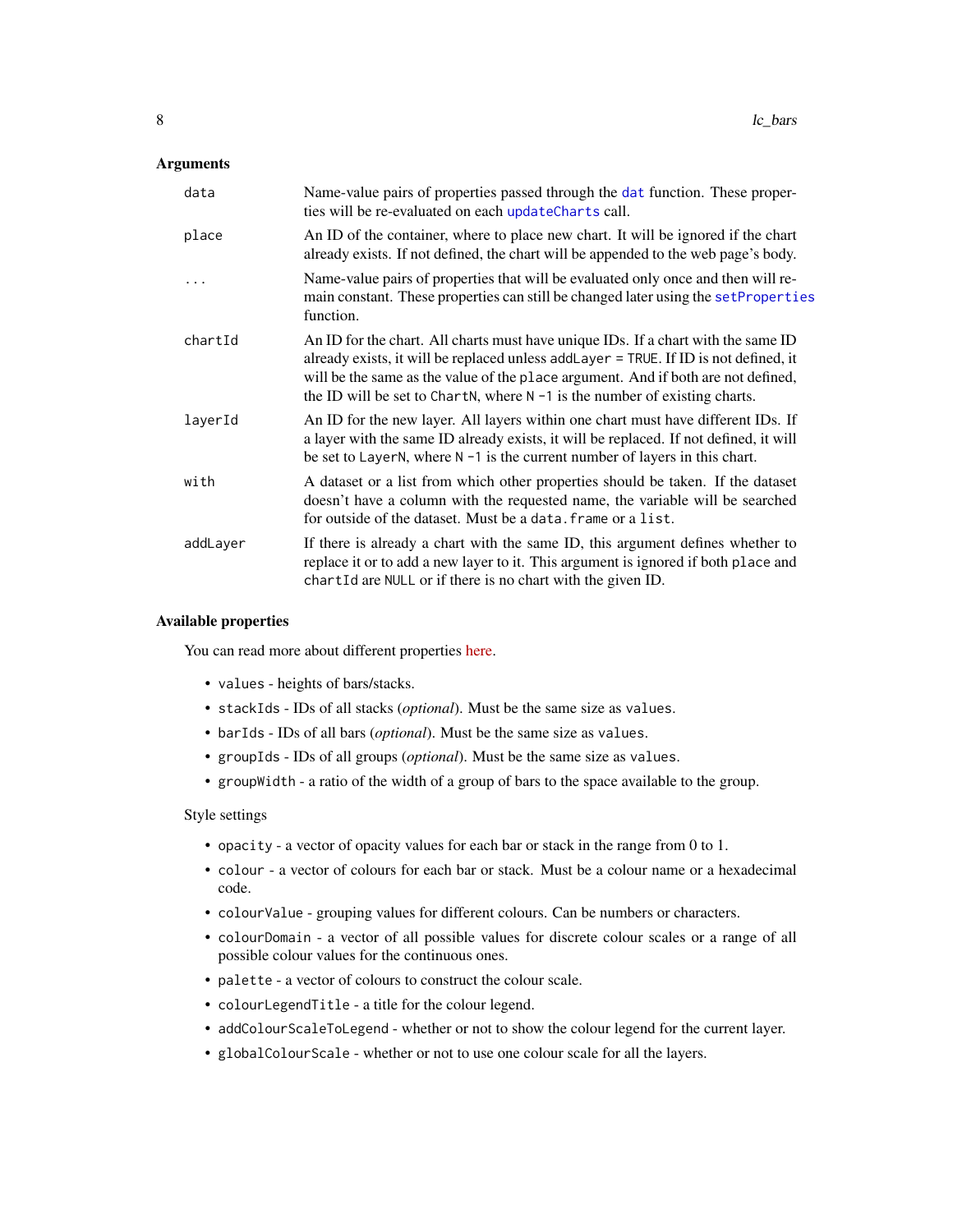#### <span id="page-8-0"></span>lc\_bars 9

- stroke a vector of stroke colours for each bar or stack. Must be a colour name or a hexadecimal code.
- strokeWidth a vector of stroke widths for each bar or stack.

Axes settings

- logScaleX,logScaleY a base of logarithm for logarithmic scale transformation. If 0 or FALSE no transformation will be performed.
- layerDomainX,layerDomainY default axes ranges for the given layer.
- domainX,domainY default axes ranges for the entire chart. If not defined, it is automatically set to include all layer domains.
- contScaleX,contScaleY whether or not the axis should be continuous.
- aspectRatio an aspect ratio for the chart.
- axisTitleX,axisTitleY axis titles.
- axisTitlePosX, axisTitlePosY positions of the axis titles. For each axis, one can specify a title position across or along the corresponding axis. Possible options are "up" (for title inside the plotting area) or "down" (outside the plotting area, under the axis), and "start", "middle", "end". This property must be a string with one or two of the aforementioned options (e.g. "middle down", "start", etc.).
- ticksRotateX, ticksRotateY angles by which to rotate ticks (in degrees). Must be between 0 (horizontal ticks, default) and 90 (vertical ticks).
- ticksX, ticksY sets of ticks for the axes.

Interactivity settings

- on\_click a function, to be called when one of the bars is clicked. Gets an index of the clicked bar as an argument.
- on\_clickPosition a function, to be called when any point of the chart is clicked. Unlike on\_click, which is called only when an element of the chart (point, line, etc.) is clicked, this function reacts to any click on the chart. As an argument, it receives a vector of x and y coordinates of the click (based on the current axes scales). If one of the axes is categorical, the function will get the closest tick to the clicked position.
- on\_mouseover a function, to be called when the mouse hovers over one of the bars. Gets an index of the clicked bar as an argument.
- on\_mouseout a function, to be called when the mouse moves out of one of the bars.
- on\_marked a function, to be called when any of the bars are selected (marked) or deselected. Use [getMarked](#page-3-1) function to get the IDs of the currently marked bars. To mark bars, select them with your mouse while holding the *Shift* key.

Legend settings

- legend\_width width of the legend in pixels. The default value is 200.
- legend\_height height of the legend in pixels. By default, it is equal to the height of the chart.
- legend\_sampleHeight height of a single key of the legend in pixels. The default value is 20.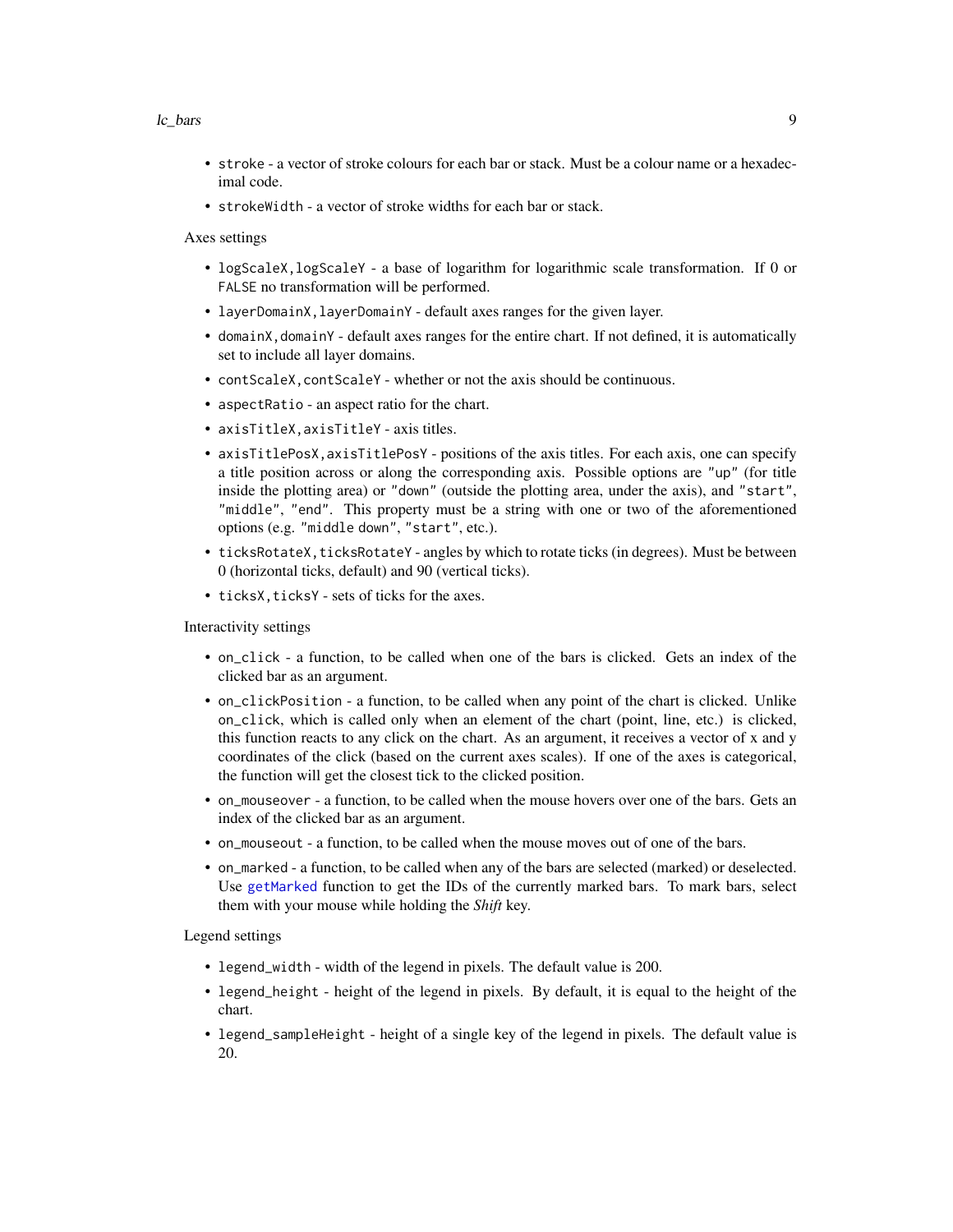- legend\_ncol number of columns to order several legends. By default, this is defined from the number of legends to reach close to a square shape.
- legend\_container a DOM element of the web page where to place the legend. By default, the legend is positioned to the right from the chart in a table cell specifically made for it. This should be a valid CSS selector. If the specified element does not exist, the legend will be added to the web page's body.

Global chart settings

- width width of the chart in pixels.
- heigth height of the chart in pixels.
- plotWidth width of the plotting area in pixels.
- plotHeight height of the plotting area in pixels.
- paddings padding sizes in pixels. Must be a list with all the following fields: "top","bottom","left","right".
- title a title of the chart.
- titleX, titleY coordinates of the chart title.
- titleSize font-size of the chart title.

group\_by(agegp, alcgp, type) %>%

- showLegend whether or not to show the legend.
- showPanel whether of not to show the instrument panel (grey triangle in the upper-left corner of the chart).
- transitionDuration duration of the transitions between any two states of the chart. If 0, no animated transition is shown. It can be useful to turn the transition off, when lots of frequent changes happen to the chart.

#### Examples

```
data("esoph")
```

```
lc_bars(dat(value = tapply(esoph$ncases, esoph$agegp, sum),
            title = "Number of cases per age group",
            axisTitleX = "Age group",
            axisTitleY = "Number of esophageal cases",
            axisTitlePosX = "down"))
lc_bars(dat(value = c(tapply(esoph$ncases, esoph$agegp, sum),
                      tapply(esoph$ncontrols, esoph$agegp, sum)),
            stackIds = c(rep("case", 6), rep("control", 6))))#It is easy to put data in a convenient form for barplots using tidyverse
library(magrittr)
library(dplyr)
library(tidyr)
library(stringr)
esoph %>%
 gather(type, cases, (ncases:ncontrols)) %>%
 mutate(type = str\_sub(type, 2, -2)) %>%
```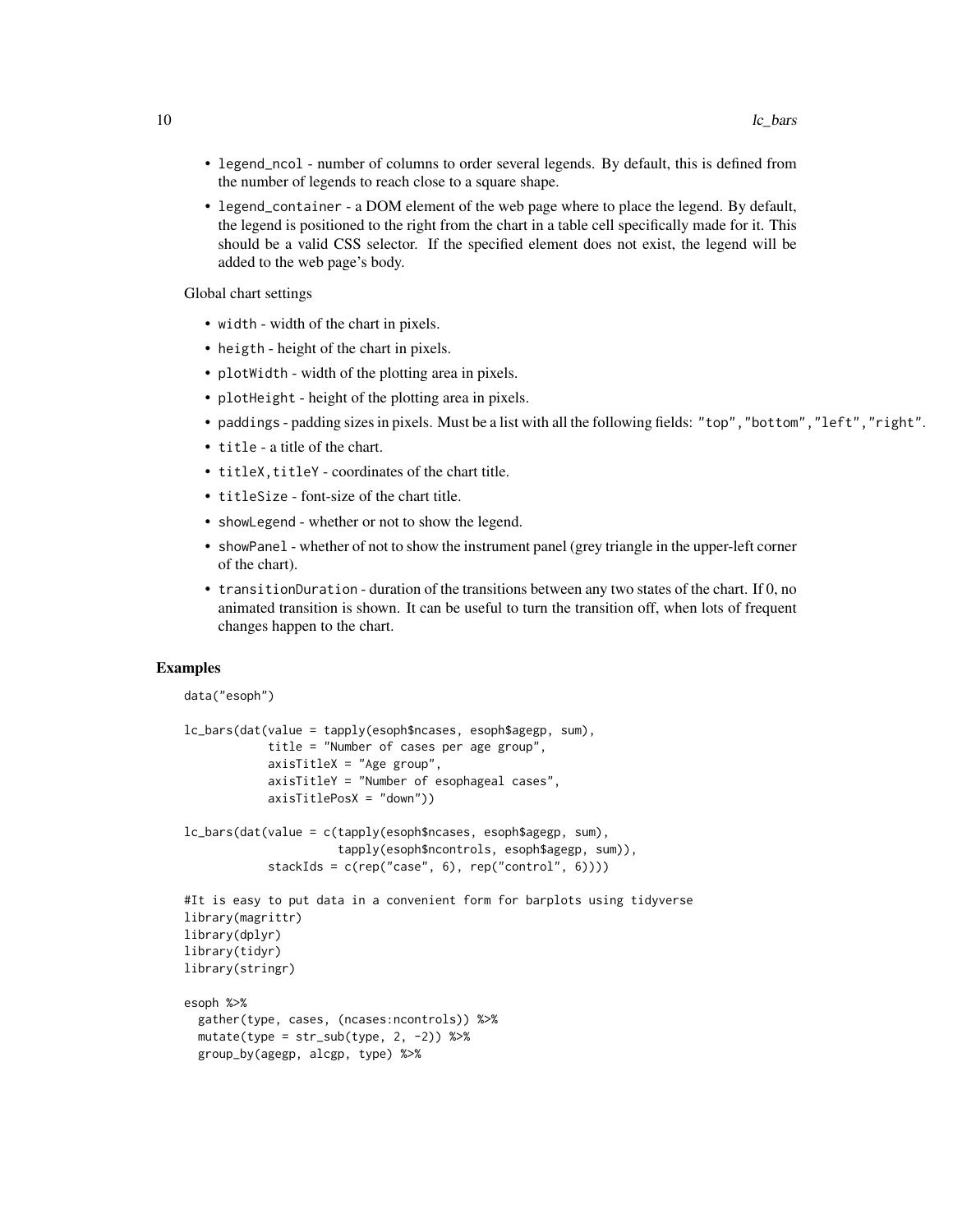#### <span id="page-10-0"></span>lc\_colourSlider 11

```
summarise(ncases = sum(cases)) -> newData
lc_bars(dat(value = newData$ncases,
            stackIds = newData$type,
            barIds = newData$alcgp,
            groupIds = newData$agegp))
```
<span id="page-10-1"></span>lc\_colourSlider *Add a colour slider*

#### Description

Colour slider provides an easy way to change any continuous colour scale interactively. If your chart uses a continuous colour scale, you can just link a colour slider and it will be automatically synchronized with your chart's colour scale.

#### Usage

```
lc_colourSlider(data = list(), place = NULL, ..., chartId = NULL, with = NULL)
```
#### Arguments

| data    | Name-value pairs of properties passed through the dat function. These proper-<br>ties will be re-evaluated on each updateCharts call.                                                                                                                                                                                    |
|---------|--------------------------------------------------------------------------------------------------------------------------------------------------------------------------------------------------------------------------------------------------------------------------------------------------------------------------|
| place   | An ID of the container, where to place new chart. It will be ignored if the chart<br>already exists. If not defined, the chart will be appended to the web page's body.                                                                                                                                                  |
| .       | Name-value pairs of properties that will be evaluated only once and then will re-<br>main constant. These properties can still be changed later using the set Properties<br>function.                                                                                                                                    |
| chartId | An ID for the chart. All charts must have unique IDs. If a chart with the same<br>ID already exists, it will be replaced. If ID is not defined, it will be the same as<br>the value of the place argument. And if both are not defined, the ID will be set<br>to ChartN, where $N - 1$ is the number of existing charts. |
| with    | A dataset or a list from which other properties should be taken. If the dataset<br>doesn't have a column with the requested name, the variable will be searched<br>for outside of the dataset. Must be a data, frame or a list.                                                                                          |

#### Available properties

You can read more about different properties [here.](https://anders-biostat.github.io/linked-charts/rlc/tutorials/props.html)

- chart ID of the chart to which the colour slider should be linked.
- layer id of the layer to which the colour slider should be linked. If the chart has only one layer, this property is optional.

Global chart settings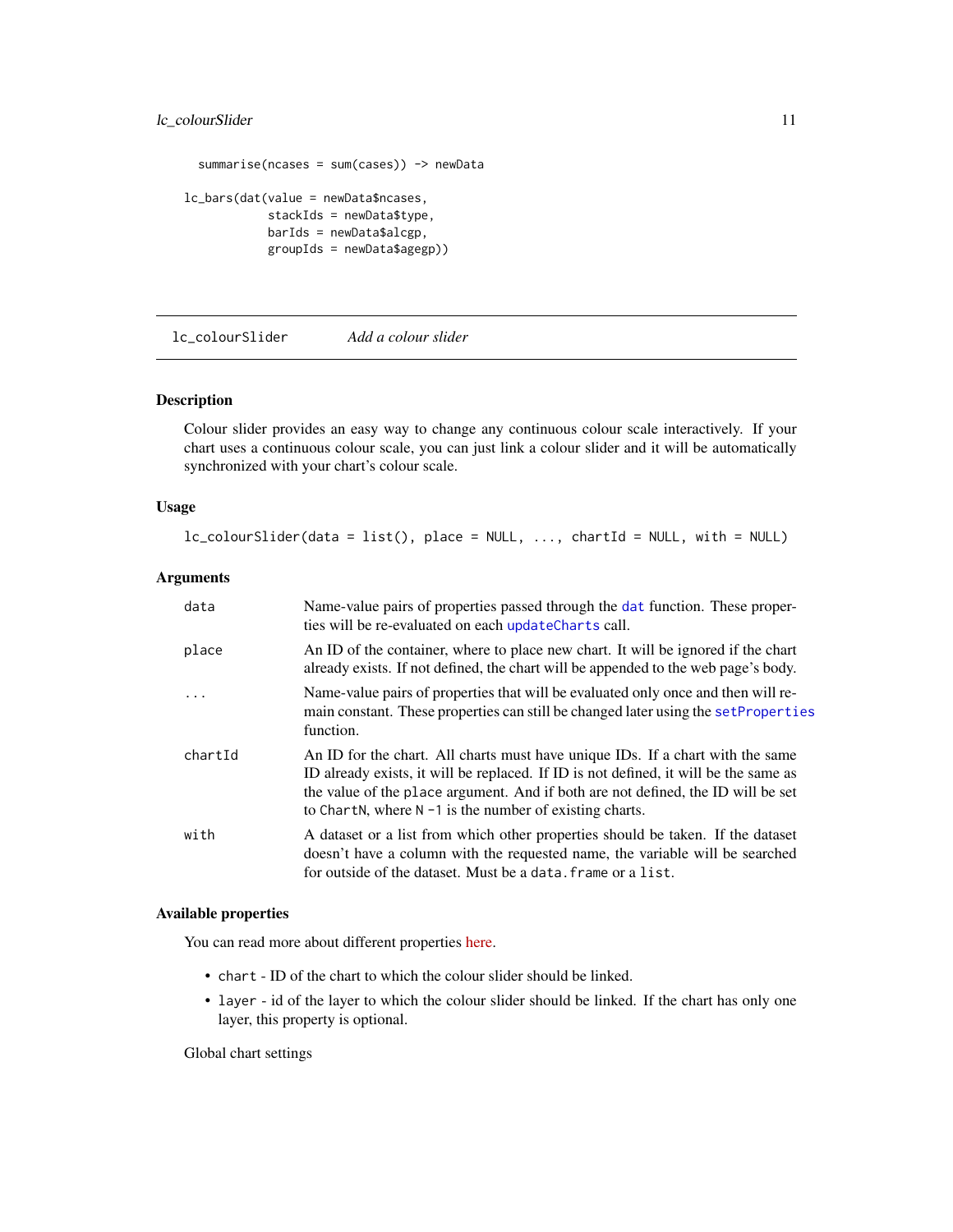<span id="page-11-0"></span>12 lc\_heatmap

- width width of the chart in pixels.
- heigth height of the chart in pixels.
- paddings padding sizes in pixels. Must be a list with all the following fields: "top","bottom","left","right".
- title a title of the chart.
- titleX, titleY coordinates of the chart title.
- titleSize font-size of the chart title.

#### Examples

```
data("iris")
lc_scatter(dat(x = Sepal.Length,
               y = Petal.Length,
               colourValue = Petal.Width,
               symbolValue = Species),
           with = iris,
           title = "Iris dataset",
           axisTitleY = "Petal Length",
           axisTitleX = "Sepal Length",
           colourLegendTitle = "Petal Width",
           symbolLegendTitle = "Species",
           showLegend = FALSE,
           chartId = "scatter")
```

```
lc_colourSlider(chart = "scatter")
```
<span id="page-11-1"></span>lc\_heatmap *Create a heatmap*

#### Description

lc\_heatmap creates a new heatmap. Unlike charts with axes, heatmaps do not have any layers.

#### Usage

```
lc_heatmap(
  data = list(),
 place = NULL,
  ...,
 chartId = NULL,with = NULL,
 pacerStep = 50
)
```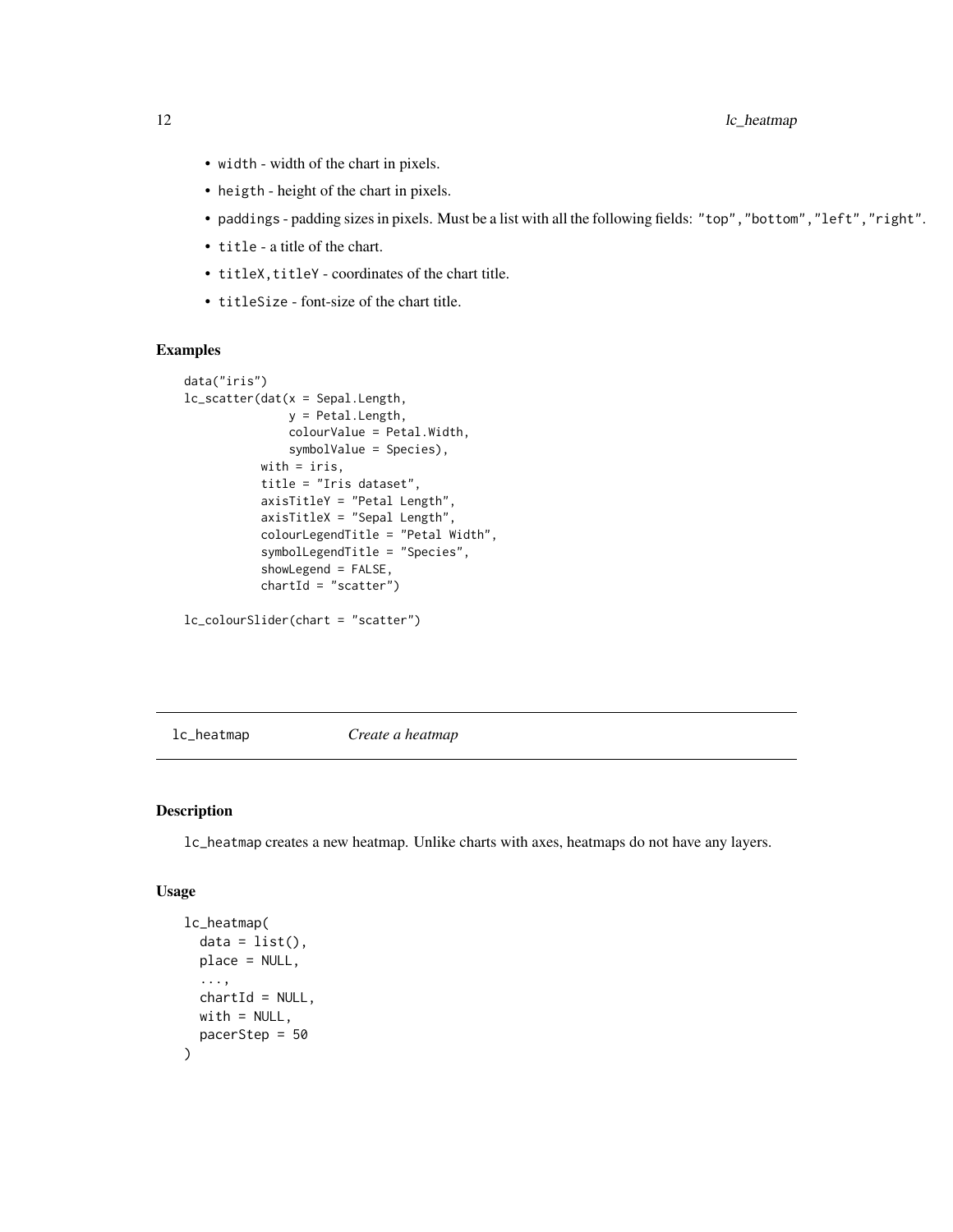#### <span id="page-12-0"></span>lc\_heatmap 13

#### **Arguments**

| data      | Name-value pairs of properties passed through the dat function. These proper-<br>ties will be re-evaluated on each updateCharts call.                                                                                                                                                                                    |
|-----------|--------------------------------------------------------------------------------------------------------------------------------------------------------------------------------------------------------------------------------------------------------------------------------------------------------------------------|
| place     | An ID of the container, where to place new chart. It will be ignored if the chart<br>already exists. If not defined, the chart will be appended to the web page's body.                                                                                                                                                  |
|           | Name-value pairs of properties that will be evaluated only once and then will re-<br>main constant. These properties can still be changed later using the set Properties<br>function.                                                                                                                                    |
| chartId   | An ID for the chart. All charts must have unique IDs. If a chart with the same<br>ID already exists, it will be replaced. If ID is not defined, it will be the same as<br>the value of the place argument. And if both are not defined, the ID will be set<br>to ChartN, where $N - 1$ is the number of existing charts. |
| with      | A dataset or a list from which other properties should be taken. If the dataset<br>doesn't have a column with the requested name, the variable will be searched<br>for outside of the dataset. Must be a data, frame or a list.                                                                                          |
| pacerStep | Time in ms between two consecutive calls of an onmouse over event. Prevents<br>over-queueing in case of cumbersome computations. May be important when<br>the chart works in canvas mode.                                                                                                                                |

#### Available properties

You can read more about different properties [here.](https://anders-biostat.github.io/linked-charts/rlc/tutorials/props.html)

- value matrix of values that will be displayed as a heatmap.
- rowLabel,colLabel vector of labels for all rows or columns.
- showDendogramRow, showDendogramCol whether to show dendrograms when rows or columns are clustered. Even if these properties are set to FALSE, rows and columns can still be clustered.
- clusterRows,clusterCols whether rows or columns should be clustered. If these properties are set to FALSE, rows and columns can still be clustered later using the instrument panel.
- mode one of "default","svg","canvas". Defines, whether to display heatmap as an SVG or Canvas object. "default" mode switches between the two, turning heatmap into Canvas image, when there are too many cell, and into SVG object otherwise.
- rankRows, rankCols rank of rows and columns of the heatmap. This should be a vector with a numeric value for each row or column.
- showValue if TRUE, values will be shown as text in each cell.
- valueTextColour of the value text in each cell. By default, the colour is defined individually based on the cell colour.
- informText text that appears when the mouse cursor moves over an element. Unlike label, completely overwrites the tooltip content with a custom HTML code. Must be a matrix of characters (HTML code for each cell).

#### Style settings

- rowTitle,colTilte titles for rows and columns (similar to axes titles).
- palette a vector of colours to construct a colour scale.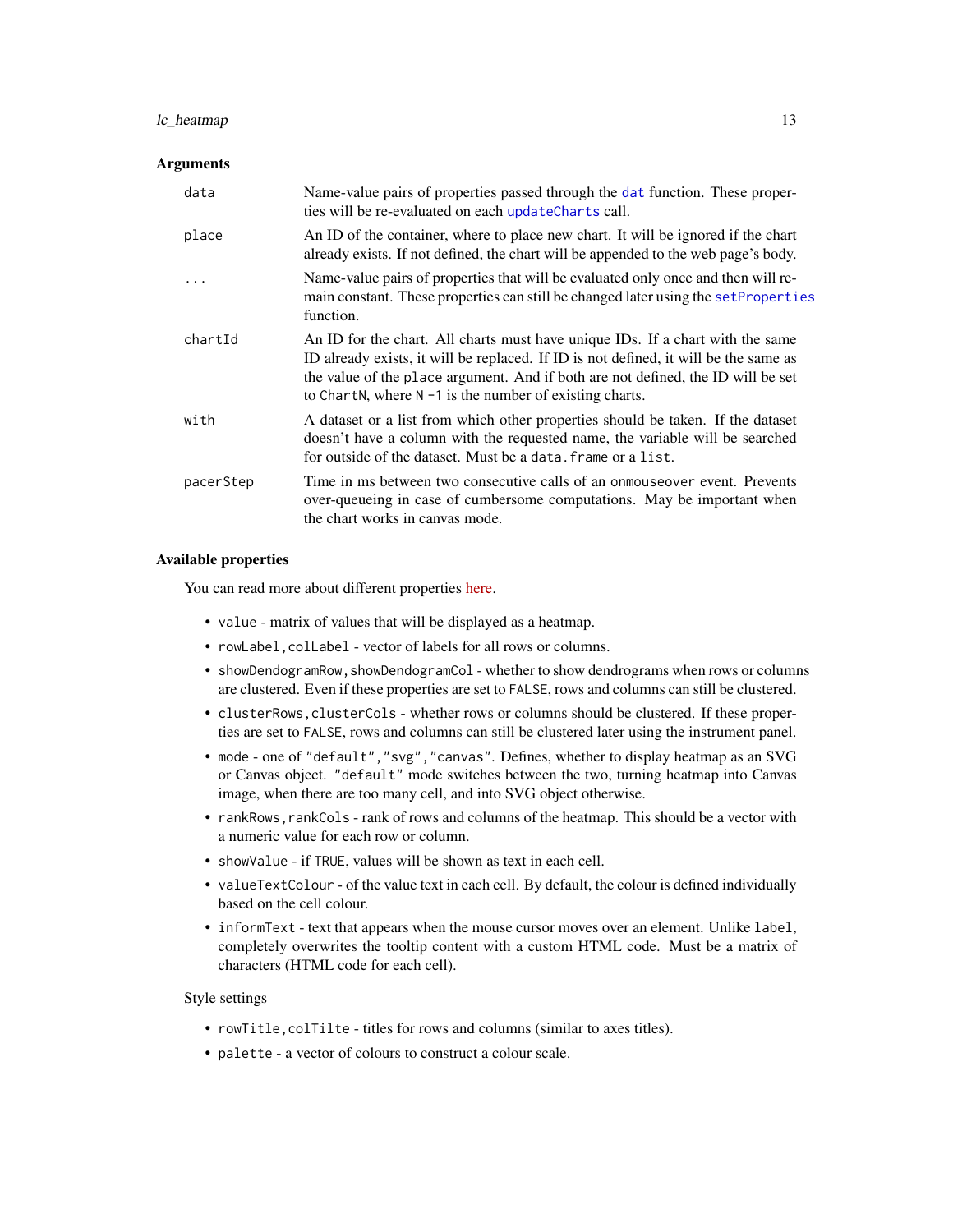<span id="page-13-0"></span>• colourDomain - domain of the colour scale. All values outside it will be clamped to its edges.

Interactivity settings

- on\_click a function, to be called when one of the cells is clicked. Gets a vector of row and column indices of the clicked cell as its arguments.
- on\_mouseover a function, to be called when the mouse hovers over one of the cells. Gets a vector of row and column indices of the clicked cell as its arguments.
- on\_mouseout a function, to be called when the mouse moves away from one of the cells.
- on\_marked a function, to be called when any of the cells are selected (marked) or deselected. Use [getMarked](#page-3-1) function to get the IDs of the currently marked cells. To mark cells, select them with your mouse while holding the *Shift* key.
- on\_labelClickRow,on\_labelClickCol functions, to be called when a row or a column label is clicked. By default, a click on a, for instance, row label sorts all columns of the heatmap based on their value in the selected row.

Legend settings

- legend\_width width of the legend in pixels. The default value is 200.
- legend\_height height of the legend in pixels. By default, it is equal to the height of the chart.
- legend\_sampleHeight height of a single key of the legend in pixels. The default value is 20.
- legend\_ncol number of columns to order several legends. By default, this is defined from the number of legends to reach close to a square shape.
- legend\_container a DOM element of the web page where to place the legend. By default, the legend is positioned to the right from the chart in a table cell specifically made for it. This should be a valid CSS selector. If the specified element does not exist, the legend will be added to the web page's body.

Global chart settings

- width width of the chart in pixels.
- heigth height of the chart in pixels.
- plotWidth width of the plotting area in pixels.
- plotHeight height of the plotting area in pixels.
- paddings padding sizes in pixels. Must be a list with all the following fields: "top","bottom","left","right".
- title a title of the chart.
- titleX, titleY coordinates of the chart title.
- titleSize font-size of the chart title.
- showLegend whether or not to show the legend.
- showPanel whether of not to show the instrument panel (grey triangle in the upper-left corner of the chart).
- transitionDuration duration of the transitions between any two states of the chart. If 0, no animated transition is shown. It can be useful to turn the transition off, when lots of frequent changes happen to the chart.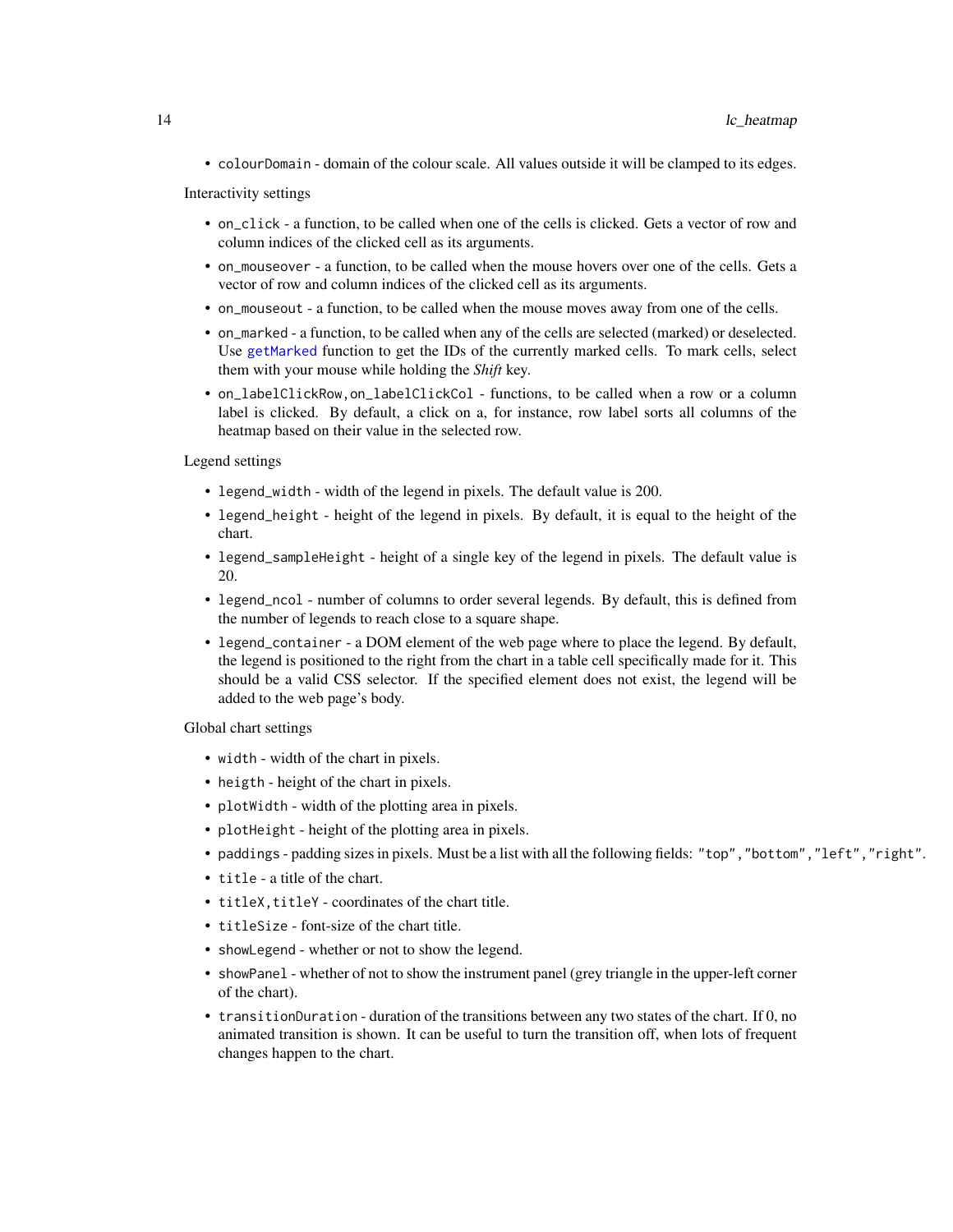#### <span id="page-14-0"></span> $lc_{\text{th}}$ ist 15

#### Examples

```
library(RColorBrewer)
#create a test matrix
test \le cbind(sapply(1:10, function(i) c(rnorm(10, mean = 1, sd = 3),
                                          rnorm(6, mean = 5, sd = 2),
                                          runif(14, 0, 8))),
              sapply(1:10, function(i) c(rnorm(10, mean = 3, sd = 2),
                                          rnorm(6, \text{mean} = 1, \text{sd} = 2),
                                          runif(14, 0, 8))))
test[test < 0] <- 0rownames(test) <- paste0("Gene", 1:30)
colnames(test) <- paste0("Sample", 1:20)
lc_heatmap(dat(value = test))
# when you want to cluster rows or columns, it can be
# a good idea to make bottom and right paddings larger to
# fit labels
lc_heatmap(dat(value = test),
           clusterRows = TRUE,
           clusterCols = TRUE,
           paddings = list(top = 50, left = 30, bottom = 75, right = 75)lc_heatmap(dat(value = cor(test),
               colourDomain = c(-1, 1),palette = brewer.pal(11, "RdYlBu")))
```
<span id="page-14-1"></span>

lc\_hist *Histograms and density plots*

#### <span id="page-14-2"></span>Description

These functions make either a histogram or a density plot of the given data and either add them as a new layer to an existing chart or create a new chart.

#### Usage

```
lc_hist(
  data = list(),
  place = NULL,
  ...,
  chartId = NULL,laverId = NULL,with = NULL,
  addLayer = FALSE
\lambda
```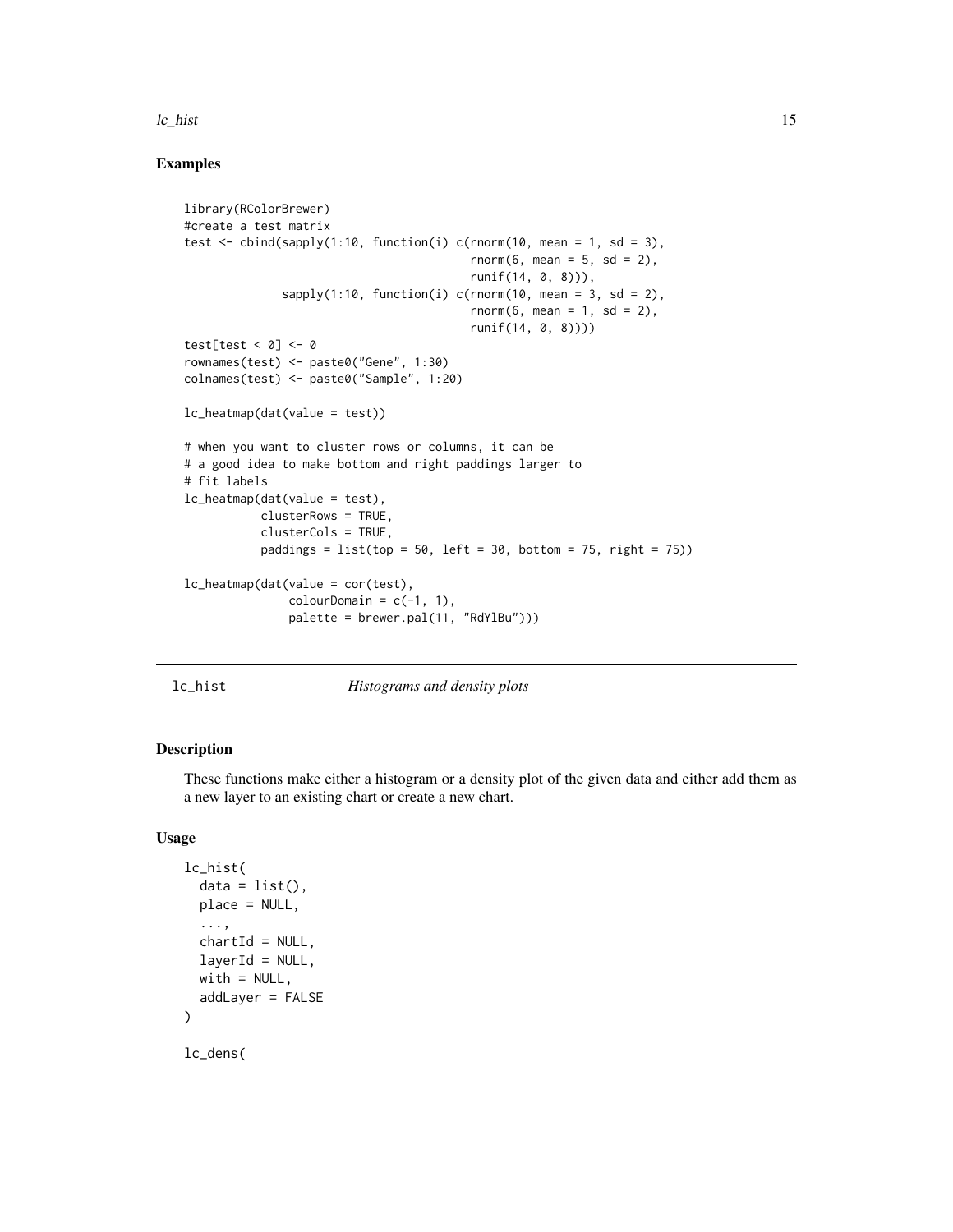```
data = list(),
 place = NULL,
  ...,
  chartId = NULL,layerId = NULL,with = NULL,addLayer = FALSE
\mathcal{L}
```
#### Arguments

| data     | Name-value pairs of properties passed through the dat function. These proper-<br>ties will be re-evaluated on each updateCharts call.                                                                                                                                                                                                            |
|----------|--------------------------------------------------------------------------------------------------------------------------------------------------------------------------------------------------------------------------------------------------------------------------------------------------------------------------------------------------|
| place    | An ID of the container, where to place new chart. It will be ignored if the chart<br>already exists. If not defined, the chart will be appended to the web page's body.                                                                                                                                                                          |
| $\ddots$ | Name-value pairs of properties that will be evaluated only once and then will re-<br>main constant. These properties can still be changed later using the set Properties<br>function.                                                                                                                                                            |
| chartId  | An ID for the chart. All charts must have unique IDs. If a chart with the same ID<br>already exists, it will be replaced unless add Layer = TRUE. If ID is not defined, it<br>will be the same as the value of the place argument. And if both are not defined,<br>the ID will be set to ChartN, where $N - 1$ is the number of existing charts. |
| layerId  | An ID for the new layer. All layers within one chart must have different IDs. If<br>a layer with the same ID already exists, it will be replaced. If not defined, it will<br>be set to LayerN, where $N - 1$ is the current number of layers in this chart.                                                                                      |
| with     | A dataset or a list from which other properties should be taken. If the dataset<br>doesn't have a column with the requested name, the variable will be searched<br>for outside of the dataset. It must be a data, frame or a list.                                                                                                               |
| addLayer | If there is already a chart with the same ID, this argument defines whether to<br>replace it or to add a new layer to it. This argument is ignored if both place and<br>chartId are NULL or if there is no chart with the given ID.                                                                                                              |

#### Functions

- lc\_hist: makes a histogram. It is an extension of [lc\\_bars](#page-6-1).
- lc\_dens: makes a density plot. Is an extension of [lc\\_line](#page-20-1).

#### Available properties

You can read more about different properties [here.](https://anders-biostat.github.io/linked-charts/rlc/tutorials/props.html)

- value vector of data values.
- nbins (only for lc\_hist) number of bins.

These functions are extensions of [lc\\_line](#page-20-1) (lc\_dens) or [lc\\_bars](#page-6-1) (lc\_hist) and therefore also accept all their properties.

<span id="page-15-0"></span>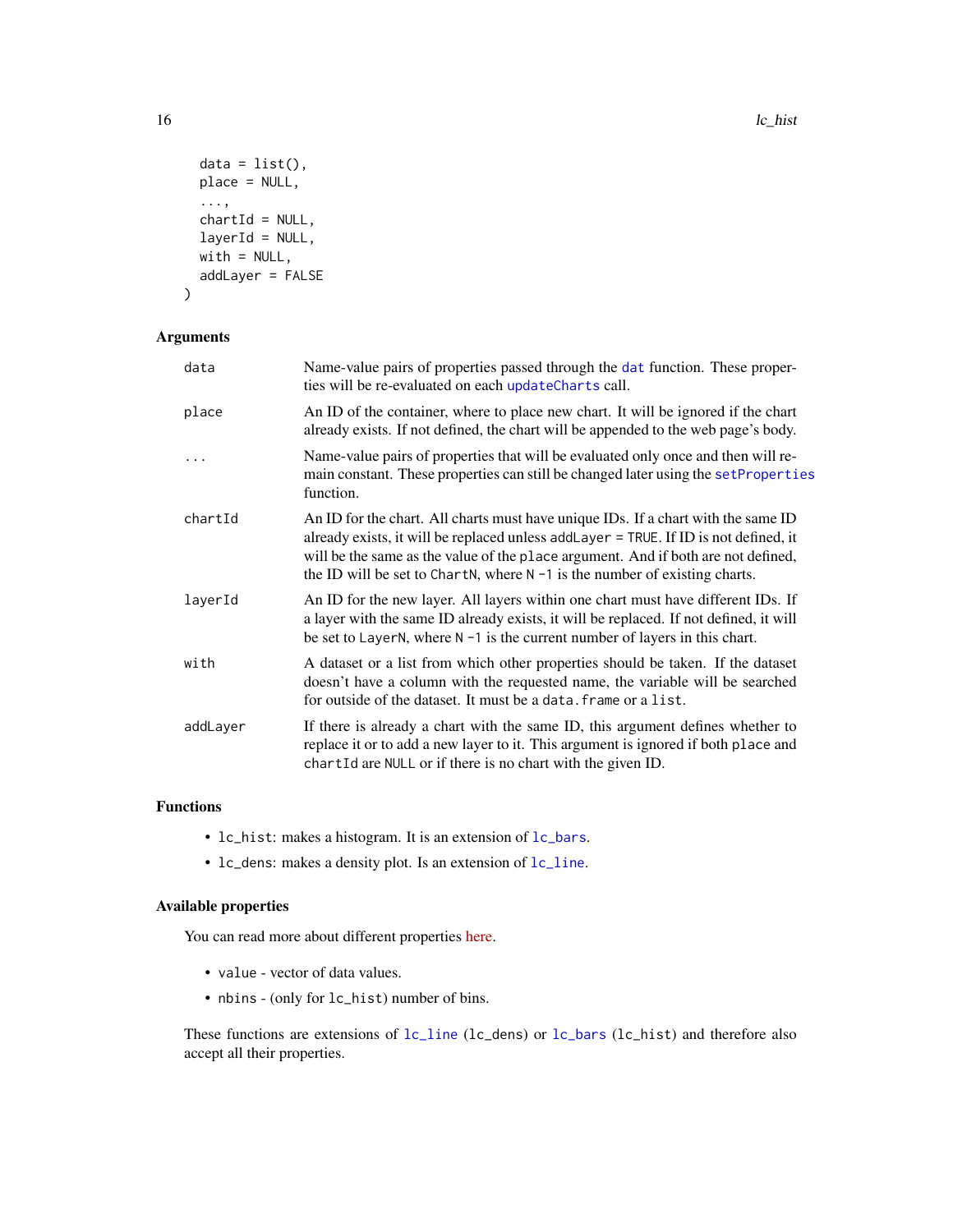#### <span id="page-16-0"></span>lc\_html 17

#### Examples

```
lc\_hist(data(value = rnorm(1000), nbins = 30, height = 300))lc\_dens(data(value = rnorm(1000), height = 300))
```
<span id="page-16-1"></span>lc\_html *Add HTML code to the page*

#### Description

lc\_html adds a block of HTML code. It uses [hwrite](#page-0-0) function to transform some data structures (e.g. data frames) to HTML tables.

#### Usage

```
lc_lptml(data = list(), place = NULL, ..., chartId = NULL, with = NULL)
```
#### Arguments

| data    | Name-value pairs of properties passed through the dat function. These proper-<br>ties will be re-evaluated on each updateCharts call.                                                                                                                                                                                    |
|---------|--------------------------------------------------------------------------------------------------------------------------------------------------------------------------------------------------------------------------------------------------------------------------------------------------------------------------|
| place   | An ID of the container, where to place new chart. It will be ignored if the chart<br>already exists. If not defined, the chart will be appended to the web page's body.                                                                                                                                                  |
|         | Name-value pairs of properties that will be evaluated only once and then will re-<br>main constant. These properties can still be changed later using the set Properties<br>function.                                                                                                                                    |
| chartId | An ID for the chart. All charts must have unique IDs. If a chart with the same<br>ID already exists, it will be replaced. If ID is not defined, it will be the same as<br>the value of the place argument. And if both are not defined, the ID will be set<br>to ChartN, where $N - 1$ is the number of existing charts. |
| with    | A dataset or a list from which other properties should be taken. If the dataset<br>doesn't have a column with the requested name, the variable will be searched<br>for outside of the dataset. Must be a data, frame or a list.                                                                                          |

#### Available properties

You can read more about different properties [here.](https://anders-biostat.github.io/linked-charts/rlc/tutorials/props.html)

• content - HTML code to display on the page. Can also be a vector, data.frame or any other structure, that can be transformed to HTML by [hwrite](#page-0-0).

Global chart settings

- width width of the chart in pixels. By default, width will be set to fit the content. If width is defined and it's smaller than content's width, scrolling will be possible.
- heigth height of the chart in pixels. By default, height will be set to fit the content. If height is defined and it's smaller than content's height, scrolling will be possible.
- paddings padding sizes in pixels. Must be a list with all the following fields: "top","bottom","left","right".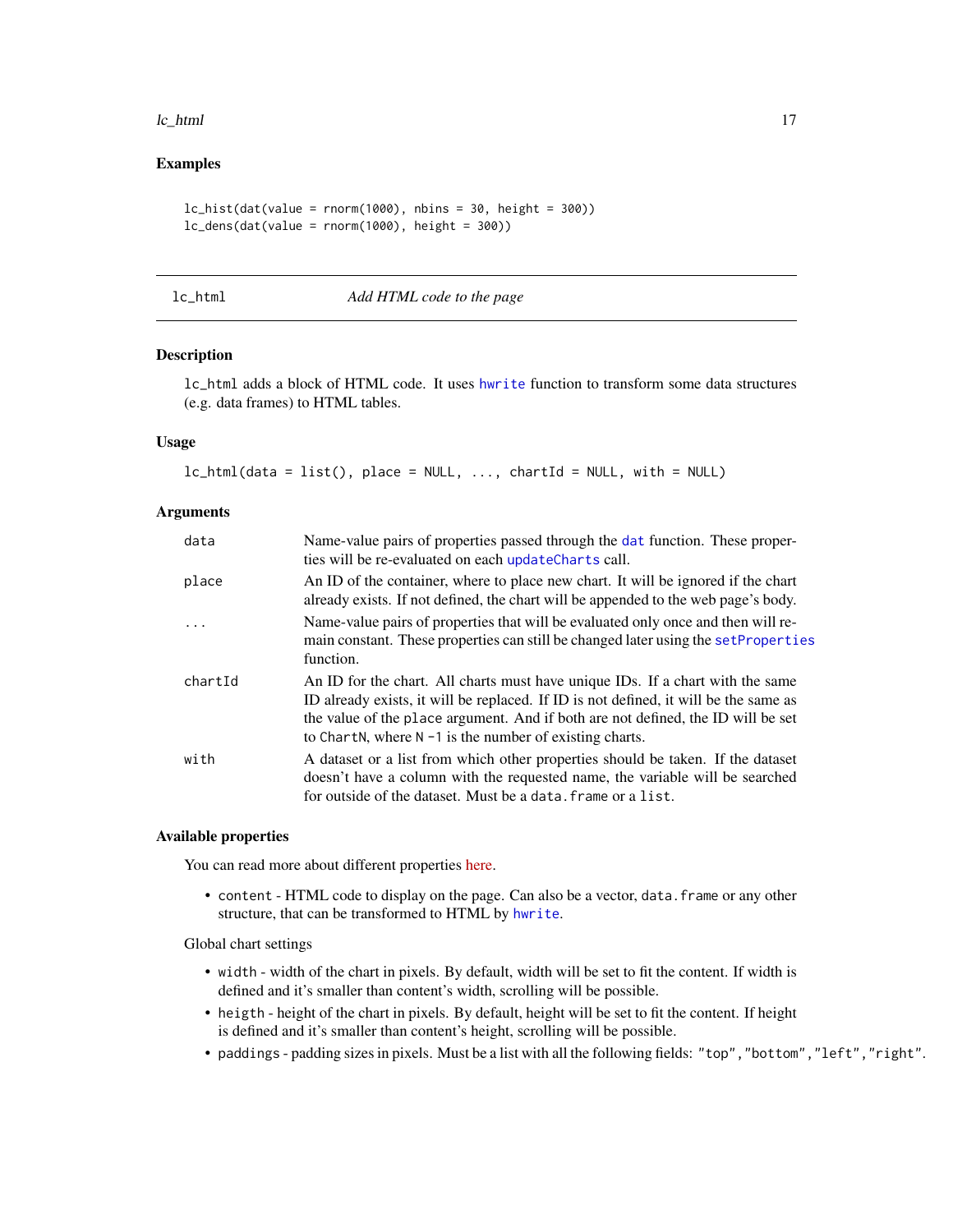18 let the state of the state of the state of the state of the state of the state of the state of the state of the state of the state of the state of the state of the state of the state of the state of the state of the sta

#### Examples

```
lc_html(content = "Some <b> HTML</b> <br> <i>code</i>.")
lc\_html(data(content = matrix(1:12, nrow = 4)))data(iris)
lc_html(content = iris, height = 200)
```
lc\_image *Add static plot or custom image to the page*

#### Description

lc\_image adds a graphical object to the page. It can be any graphical R object (for example, objects of class ggplot) or image that is stored locally. Note: currently works only on Linux and iOS.

#### Usage

 $lc\_image(data = list(), place = NULL, ..., chartId = NULL, with = NULL)$ 

#### Arguments

| data    | Name-value pairs of properties passed through the dat function. These proper-<br>ties will be re-evaluated on each updateCharts call.                                                                                                                                                                                    |
|---------|--------------------------------------------------------------------------------------------------------------------------------------------------------------------------------------------------------------------------------------------------------------------------------------------------------------------------|
| place   | An ID of the container, where to place new chart. It will be ignored if the chart<br>already exists. If not defined, the chart will be appended to the web page's body.                                                                                                                                                  |
| .       | Name-value pairs of properties that will be evaluated only once and then will re-<br>main constant. These properties can still be changed later using the set Properties<br>function.                                                                                                                                    |
| chartId | An ID for the chart. All charts must have unique IDs. If a chart with the same<br>ID already exists, it will be replaced. If ID is not defined, it will be the same as<br>the value of the place argument. And if both are not defined, the ID will be set<br>to ChartN, where $N - 1$ is the number of existing charts. |
| with    | A dataset or a list from which other properties should be taken. If the dataset<br>doesn't have a column with the requested name, the variable will be searched<br>for outside of the dataset. Must be a data, frame or a list.                                                                                          |

#### Available properties

You can read more about different properties [here.](https://anders-biostat.github.io/linked-charts/rlc/tutorials/props.html)

One of img and src properties is required.

- img static plot to display. Anything that can be saved as png can be used here. .png image fill be saved to a temporary directory (see [tempdir](#page-0-0)).
- src path to an already saved image. Can be an absolute path or a path relative to the current working directory. If img is defined, this property will be ignored.

<span id="page-17-0"></span>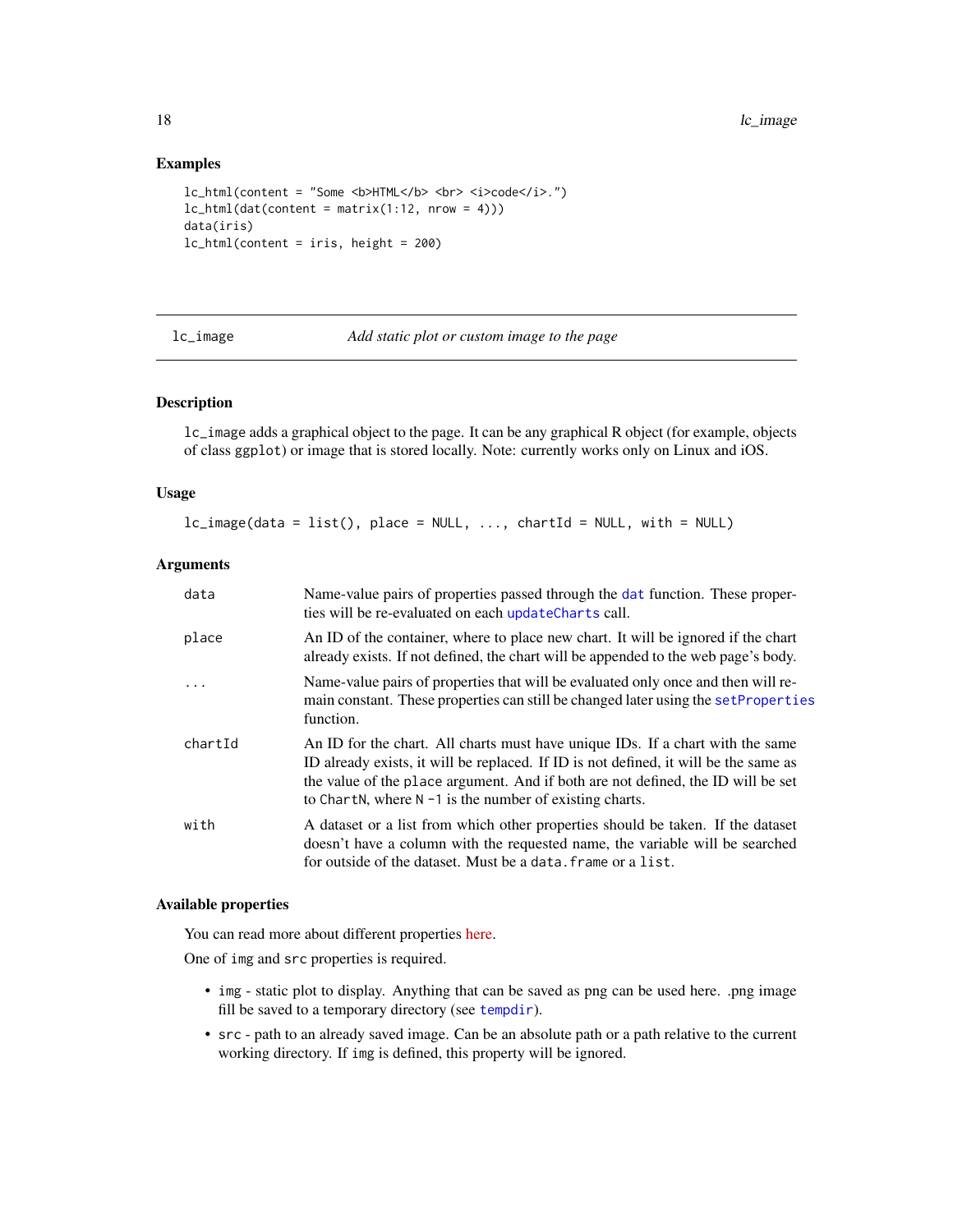#### <span id="page-18-0"></span>lc\_input 19

Global chart settings

- title title of the input block.
- width width of the chart in pixels. By default, width will be set to fit the content. If width is defined and it's smaller than content's width, scrolling will be possible.
- heigth height of the chart in pixels. By default, height will be set to fit the content. If height is defined and it's smaller than content's height, scrolling will be possible.
- paddings padding sizes in pixels. Must be a list with all the following fields: "top","bottom","left","right".

#### Examples

```
library(ggplot2)
pl <- ggplot() + geom_point(aes(1:10, 1:10))
lc_image(dat(img = pl,
   title = "Some plot",
   padding = list(top = 100, bottom = 100, left = 10, right = 10))
```
<span id="page-18-1"></span>

lc\_input *Add input forms to the page*

#### Description

lc\_input adds an input form. This function is an rlc wrapper for an HTML <input> tag. Five types of input are supported: "text", "range", "checkbox", "radio" and "button".

#### Usage

```
lc\_input(data = list(), place = NULL, ..., chartId = NULL, with = NULL)
```
#### Arguments

| data    | Name-value pairs of properties passed through the dat function. These proper-<br>ties will be re-evaluated on each updateCharts call.                                                                                                                                                                                    |
|---------|--------------------------------------------------------------------------------------------------------------------------------------------------------------------------------------------------------------------------------------------------------------------------------------------------------------------------|
| place   | An ID of the container, where to place new chart. It will be ignored if the chart<br>already exists. If not defined, the chart will be appended to the web page's body.                                                                                                                                                  |
| .       | Name-value pairs of properties that will be evaluated only once and then will re-<br>main constant. These properties can still be changed later using the set Properties<br>function.                                                                                                                                    |
| chartId | An ID for the chart. All charts must have unique IDs. If a chart with the same<br>ID already exists, it will be replaced. If ID is not defined, it will be the same as<br>the value of the place argument. And if both are not defined, the ID will be set<br>to ChartN, where $N - 1$ is the number of existing charts. |
| with    | A dataset or a list from which other properties should be taken. If the dataset<br>doesn't have a column with the requested name, the variable will be searched<br>for outside of the dataset. Must be a data, frame or a list.                                                                                          |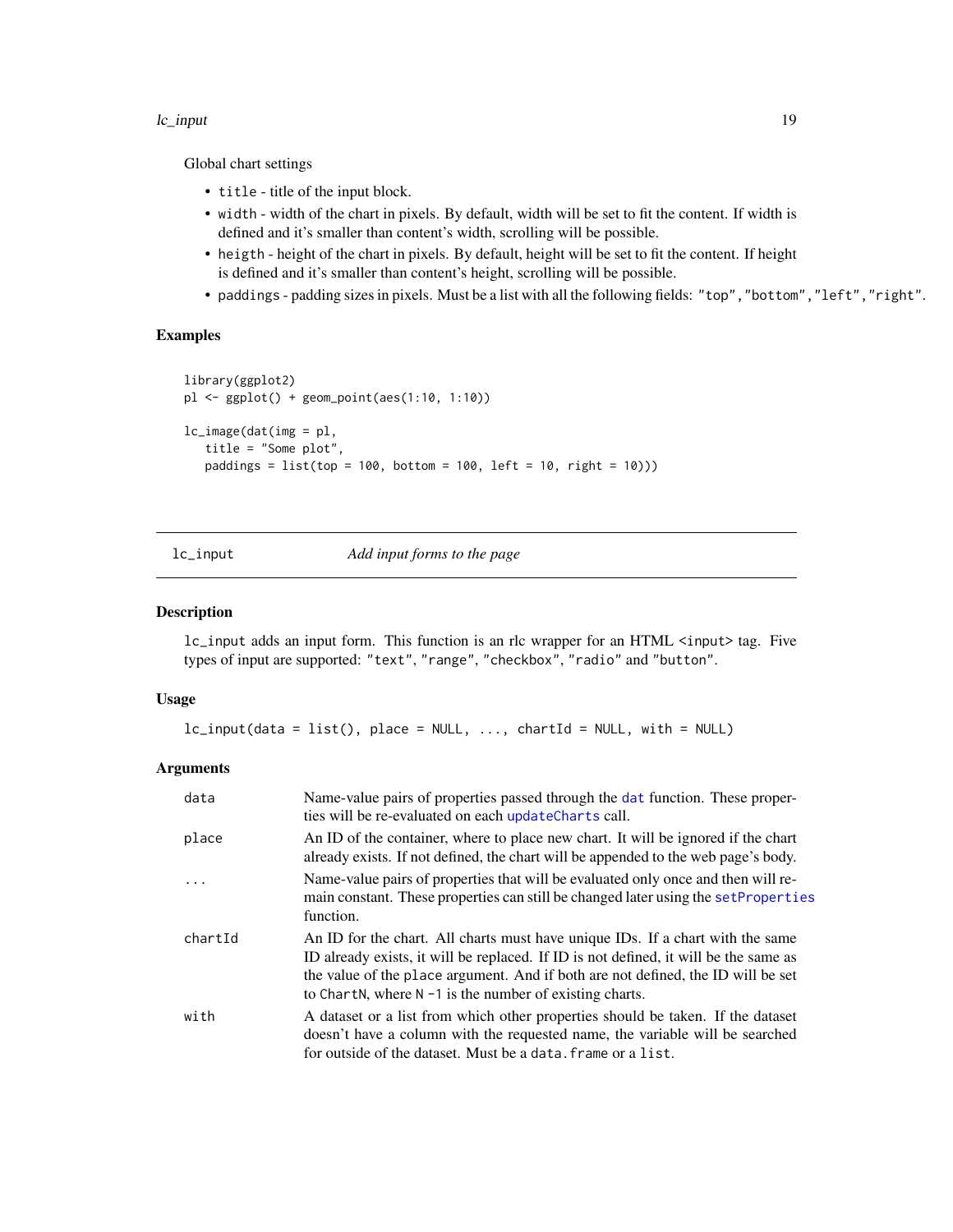#### Available properties

You can read more about different properties [here.](https://anders-biostat.github.io/linked-charts/rlc/tutorials/props.html)

- type type of input. Must be one of "text", "range", "checkbox", "radio" or "button".
- value current state of the input block. For radio buttons it is an index of the checked button. For checkboxes - a vector of TRUE (for each checked box) and FALSE (for each unchecked ones), for ranges and text boxes - a vector of values for each text field or slider.
- step (only for type = "range") stepping interval for values that can be selected with the slider. Must be a numeric vector with one value for each slider in the input block.
- min,max (only for type = "range") minimal and maximal values that can be selected with the slider. Must be a numeric vector with one value for each slider in the input block.
- fontSize changes font size of the labels. The default size is 17.
- nrows number of rows in the table of input elements. By default is defined by the number of elements.
- ncols number of columns of input elements. The default value is 1.

Interactivity settings

• on\_click,on\_change - a function, to be called when user clicks on a button, enters text in a text field or moves a slider. The two properties are complete synonyms and can replace one another.

Global chart settings

- title title of the input block.
- width width of the chart in pixels. By default, width will be set to fit the content. If width is defined and it's smaller than content's width, scrolling will be possible.
- heigth height of the chart in pixels. By default, height will be set to fit the content. If height is defined and it's smaller than content's height, scrolling will be possible.
- paddings padding sizes in pixels. Must be a list with all the following fields: "top","bottom","left","right".

#### Examples

```
lc_input(type = "checkbox", labels = paste0("el", 1:5), on_click = function(value) print(value),
value = TRUE)
lc_input(type = "radio", labels = paste0("el", 1:5), on_click = function(value) print(value),
         value = 1)
lc_input(type = "text", labels = paste0("el", 1:5), on_click = function(value) print(value),
         value = c("a", "b", "c", "e", "d")lc_input(type = "range", labels = paste0("el", 1:5), on_click = function(value) print(value),
         value = 10, max = c(10, 20, 30, 40, 50), step = c(0.5, 0.1, 1, 5, 25))
lc_input(type = "button", labels = paste0("el", 1:5), on_click = function(value) print(value))
```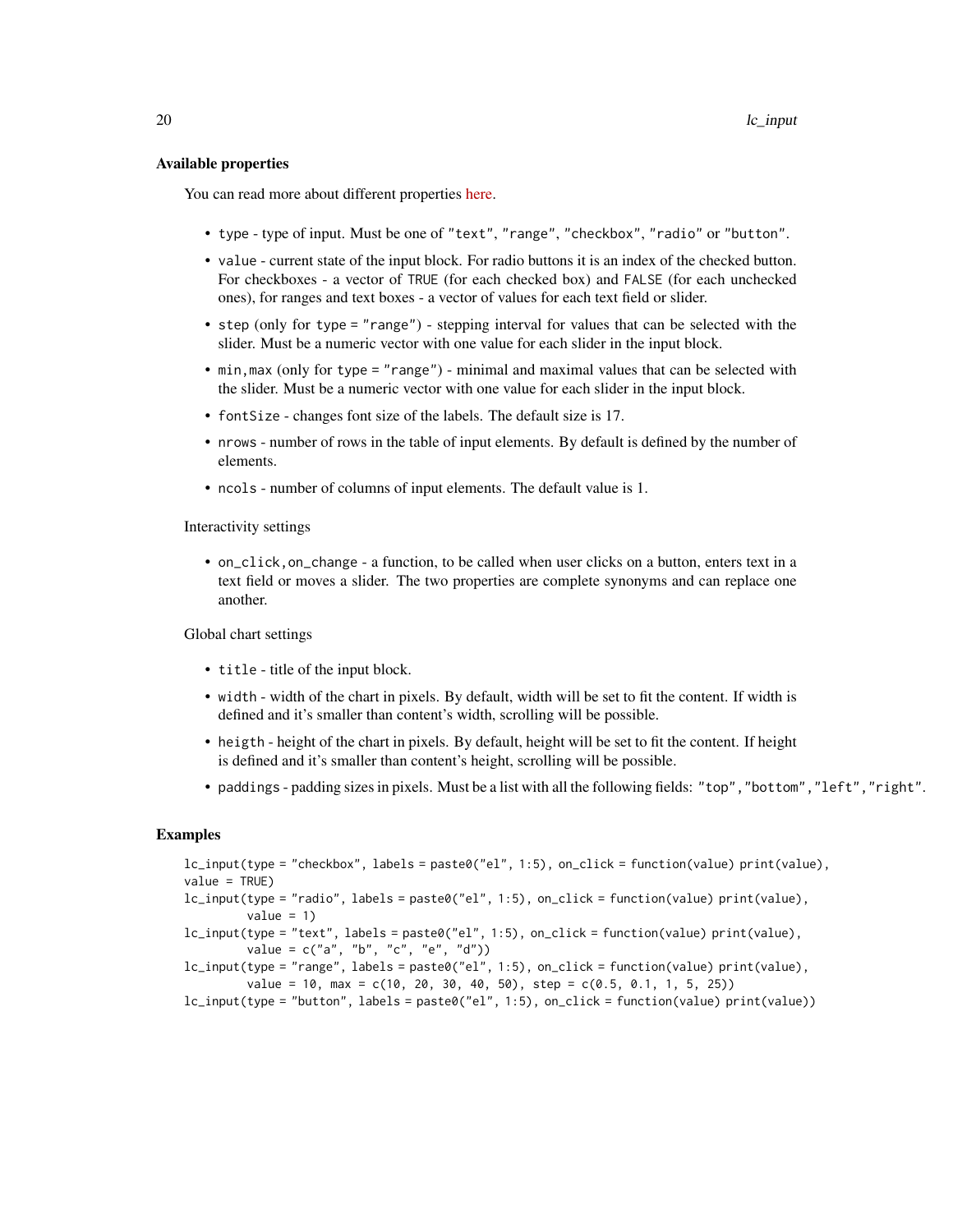<span id="page-20-1"></span><span id="page-20-0"></span>

#### <span id="page-20-2"></span>Description

These functions create various kinds of lines. They connect observations or create filled areas with customized border. Each layer may have one or several lines.

#### Usage

```
lc_line(
  data = list(),
  place = NULL,
  ...,
  chartId = NULL,layerId = NULL,with = NULL,addLayer = FALSE,
  pacerStep = 50
)
lc_path(
  data = list(),place = NULL,
  ...,
  chartId = NULL,layerId = NULL,with = NULL,addLayer = FALSE,
 pacerStep = 50
)
lc_ribbon(
  data = list(),
 place = NULL,
  ...,
  chartId = NULL,layerId = NULL,with = NULL,addLayer = FALSE
\mathcal{L}lc_abLine(
  data = list(),
 place = NULL,
  ...,
  chartId = NULL,
```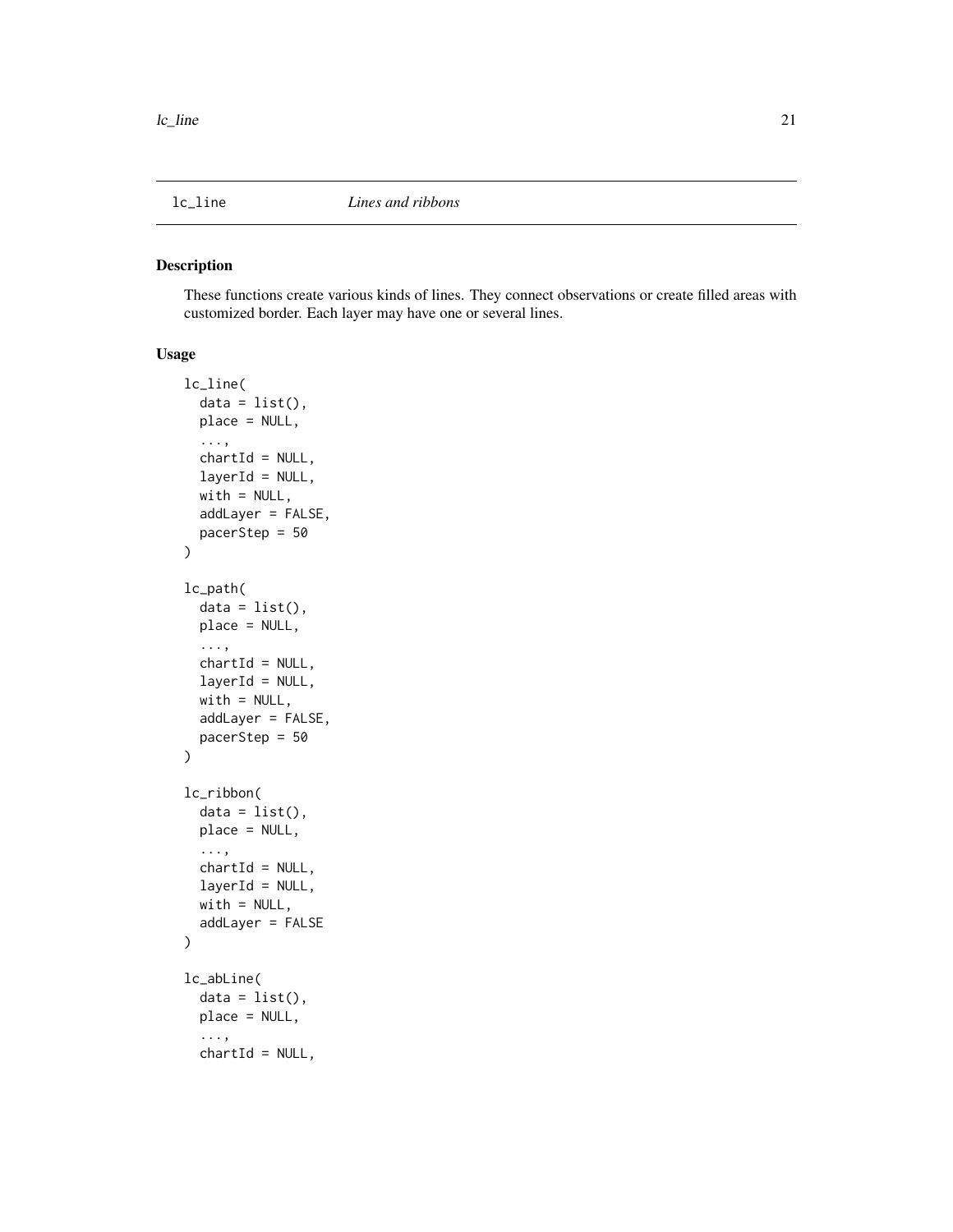$22$  lc\_line

```
layerId = NULL,with = NULL,addLayer = FALSE,
 pacerStep = 50
\mathcal{L}lc_hLine(
  data = list(),
 place = NULL,
  ...,
 chartId = NULL,layerId = NULL,with = NULL,addLayer = FALSE,
 pacerStep = 50
)
lc_vLine(
  data = list(),place = NULL,
  ...,
 chartId = NULL,layerId = NULL,with = NULL,addLayer = FALSE,
 pacerStep = 50
\mathcal{L}
```
### Arguments

| data    | Name-value pairs of properties passed through the dat function. These proper-<br>ties will be re-evaluated on each updateCharts call.                                                                                                                                                                                                            |
|---------|--------------------------------------------------------------------------------------------------------------------------------------------------------------------------------------------------------------------------------------------------------------------------------------------------------------------------------------------------|
| place   | An ID of the container, where to place new chart. It will be ignored if the chart<br>already exists. If not defined, the chart will be appended to the web page's body.                                                                                                                                                                          |
|         | Name-value pairs of properties that will be evaluated only once and then will re-<br>main constant. These properties can still be changed later using the set Properties<br>function.                                                                                                                                                            |
| chartId | An ID for the chart. All charts must have unique IDs. If a chart with the same ID<br>already exists, it will be replaced unless add Layer = TRUE. If ID is not defined, it<br>will be the same as the value of the place argument. And if both are not defined,<br>the ID will be set to ChartN, where $N - 1$ is the number of existing charts. |
| layerId | An ID for the new layer. All layers within one chart must have different IDs. If<br>a layer with the same ID already exists, it will be replaced. If not defined, it will<br>be set to LayerN, where $N - 1$ is the current number of layers in this chart.                                                                                      |
| with    | A dataset or a list from which other properties should be taken. If the dataset<br>doesn't have a column with the requested name, the variable will be searched<br>for outside of the dataset. Must be a data. frame or a list.                                                                                                                  |

<span id="page-21-0"></span>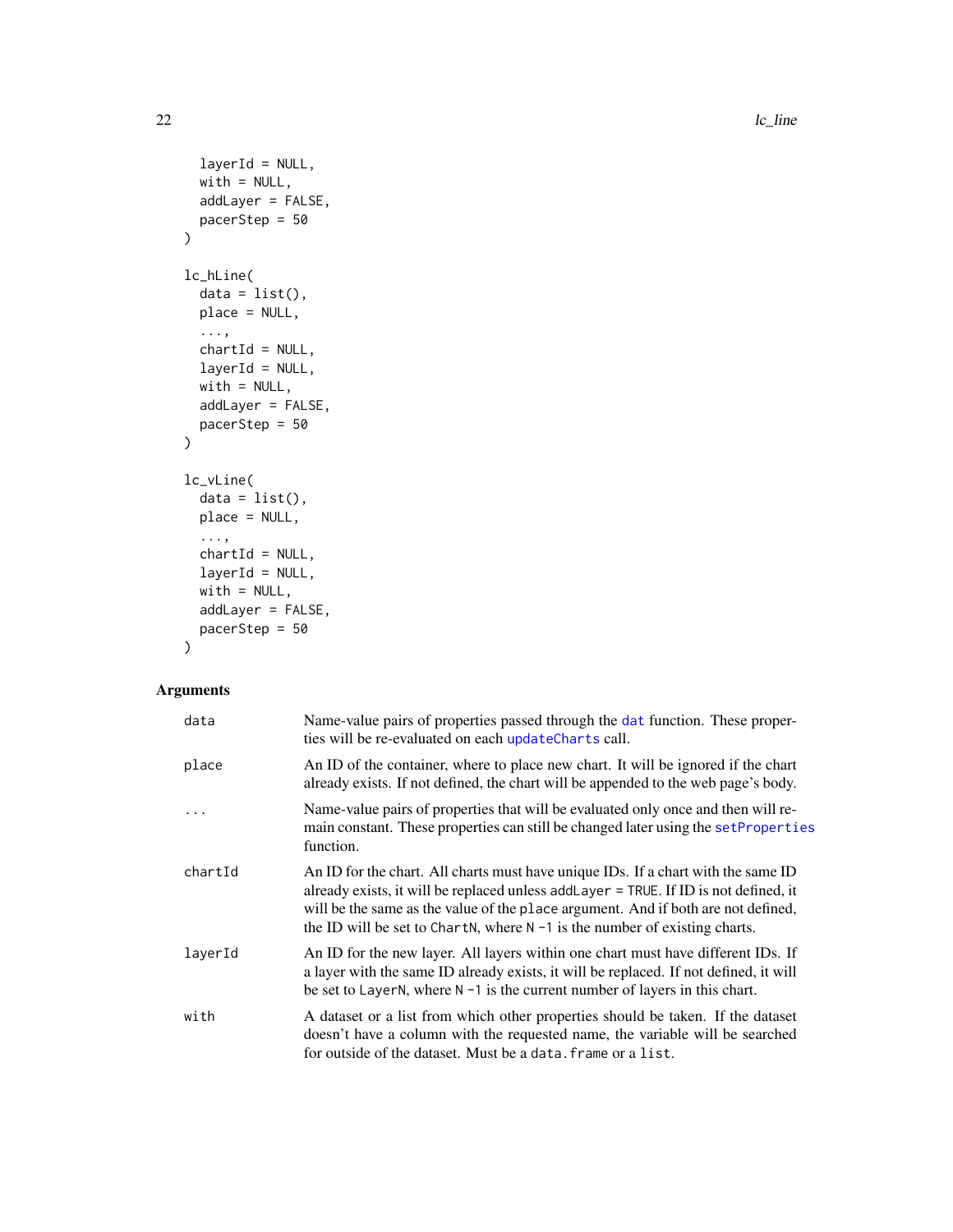#### $\lvert c \rvert$  line 23

| addLayer  | If there is already a chart with the same ID, this argument defines whether to<br>replace it or to add a new layer to it. This argument is ignored if both place and<br>chart Id are NULL or if there is no chart with the given ID. |
|-----------|--------------------------------------------------------------------------------------------------------------------------------------------------------------------------------------------------------------------------------------|
| pacerStep | Time in ms between two consecutive calls of an on_mouseover event. Prevents<br>over-queueing in case of cumbersome computations. May be important when<br>the chart works in canvas mode.                                            |

#### Functions

- lc\_line: connects points in the order of variables on the x axis.
- lc\_path: connects points in the order they are given.
- lc\_ribbon: displays a filled area, defined by ymax and ymin values.
- lc\_abLine: creates straight lines by intercept and slope values
- lc\_hLine: creates horizontal lines by y-intercept values
- 1c\_vLine: creates vertical lines by x-intercept values

#### Available properties

You can read more about different properties [here.](https://anders-biostat.github.io/linked-charts/rlc/tutorials/props.html)

- x,y vector of x and y coordinates of the points to connect. Can be vectors for a single line or m x n matrix for n lines.
- ymax,ymin (only for lc\_ribbon) vectors of maximal and minimal values for a ribbon.
- a,b (only for lc\_abLine) vectors of slope and intercept values respectively.
- v (only for lc\_vLine) vector of x-intercepts.
- h (only for lc\_hLine) vector of y-intercepts.
- lineWidth (nor for lc\_ribbon) width of each line.
- opacity a vector of opacity values for each line in the range from 0 to 1.
- label vector of text labels for each line (labels by default are shown, when mouse hovers over a line).
- dasharray defines pattern of dashes and gaps for each line.
- informText text that appears when the mouse cursor moves over an element. Unlike label, completely overwrites the tooltip content with a custom HTML code. Must be a vector of characters (HTML code for each element).

#### Colour settings

- colour colour of the lines. Must be a colour name or a hexadecimal code. For  $lc$ -ribbon this property defines colour of the ribbon, not the strokes.
- fill (not for lc\_ribbon) colour with which to fill area inside the line. Must be a colour name or a hexadecimal code.
- colourValue grouping values for different colours. Can be numbers or characters.
- colourDomain a vector of all possible values for discrete colour scales or a range of all possible colour values for the continuous ones.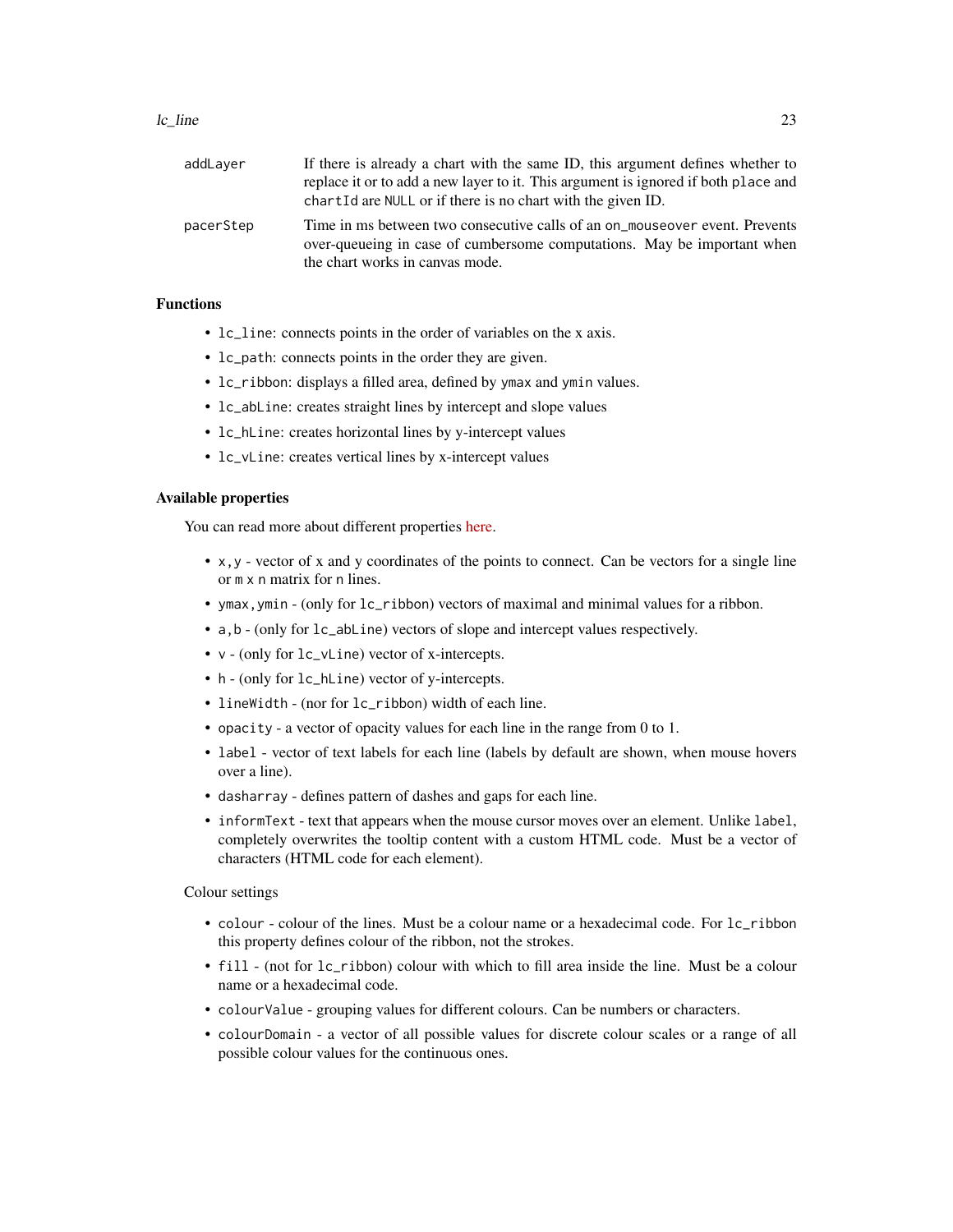- <span id="page-23-0"></span>• palette - a vector of colours to construct the colour scale.
- colourLegendTitle a title for the colour legend.
- addColourScaleToLegend whether or not to show the colour legend for the current layer.
- globalColourScale whether or not to use one colour scale for all the layers.
- stroke (only for lc\_ribbon) stroke colour for each ribbon. Must be a colour name or a hexadecimal code.
- strokeWidth (only for  $lc$ -ribbon) width of the strokes for each ribbon.

#### Axes settings

- logScaleX,logScaleY a base of logarithm for logarithmic scale transformation. If 0 or FALSE no transformation will be performed.
- layerDomainX,layerDomainY default axes ranges for the given layer.
- domainX,domainY default axes ranges for the entire chart. If not defined, it is automatically set to include all layer domains.
- contScaleX,contScaleY whether or not the axis should be continuous.
- aspectRatio an aspect ratio for the chart.
- axisTitleX,axisTitleY axis titles.
- axisTitlePosX,axisTitlePosY positions of the axis titles. For each axis, one can specify a title position across or along the corresponding axis. Possible options are "up" (for title inside the plotting area) or "down" (outside the plotting area, under the axis), and "start", "middle", "end". This property must be a string with one or two of the aforementioned options (e.g. "middle down", "start", etc.).
- ticksRotateX, ticksRotateY angles by which to rotate ticks (in degrees). Must be between 0 (horizontal ticks, default) and 90 (vertical ticks).
- ticksX, ticksY sets of ticks for the axes.

#### Interactivity settings

- on\_click a function, to be called when one of the lines is clicked. Gets an index of the clicked line as an argument.
- on\_clickPosition a function, to be called when any point of the chart is clicked. Unlike on\_click, which is called only when an element of the chart (point, line, etc.) is clicked, this function reacts to any click on the chart. As an argument, it receives a vector of x and y coordinates of the click (based on the current axes scales). If one of the axes is categorical, the function will get the closest tick to the clicked position.
- on\_mouseover a function, to be called when the mouse hovers over one of the lines. Gets an index of the clicked line as an argument.
- on\_mouseout a function, to be called when the mouse moves out of one of the lines.
- on\_marked a function, to be called when any of the lines are selected (marked) or deselected. Use [getMarked](#page-3-1) function to get the IDs of the currently marked lines. To mark lines, select them with your mouse while holding the *Shift* key.

#### Legend settings

• legend\_width - width of the legend in pixels. The default value is 200.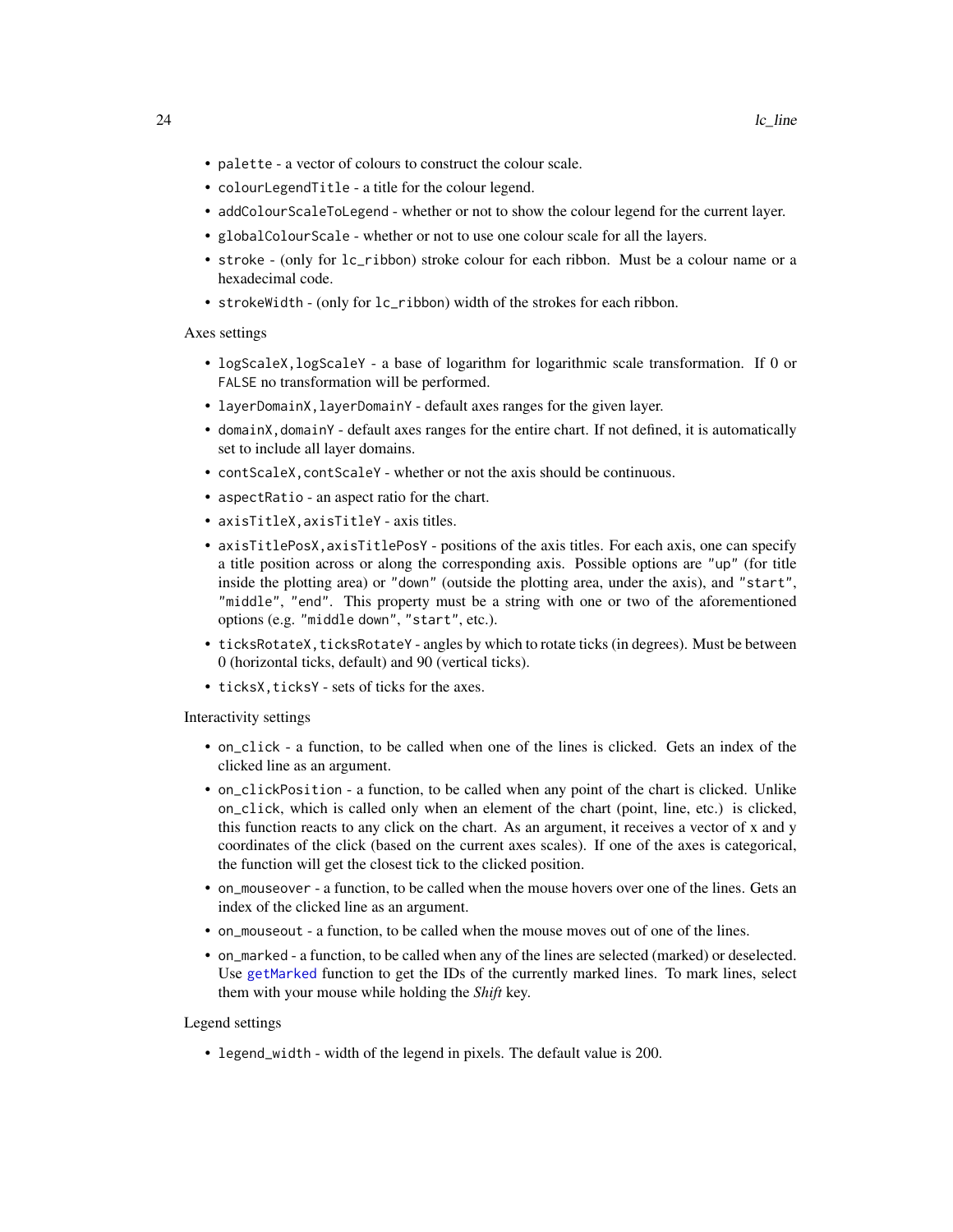- legend\_height height of the legend in pixels. By default, it is equal to the height of the chart.
- legend\_sampleHeight height of a single key of the legend in pixels. The default value is 20.
- legend\_ncol number of columns to order several legends. By default, this is defined from the number of legends to reach close to a square shape.
- legend\_container a DOM element of the web page where to place the legend. By default, the legend is positioned to the right from the chart in a table cell specifically made for it. This should be a valid CSS selector. If the specified element does not exist, the legend will be added to the web page's body.

```
\lambda
```
Global chart settings

- width width of the chart in pixels.
- heigth height of the chart in pixels.
- plotWidth width of the plotting area in pixels.
- plotHeight height of the plotting area in pixels.
- paddings padding sizes in pixels. Must be a list with all the following fields: "top","bottom","left","right".
- title a title of the chart.
- titleX, titleY coordinates of the chart title.
- titleSize font-size of the chart title.
- showLegend whether or not to show the legend.
- showPanel whether of not to show the instrument panel (grey triangle in the upper-left corner of the chart).
- transitionDuration duration of the transitions between any two states of the chart. If 0, no animated transition is shown. It can be useful to turn the transition off, when lots of frequent changes happen to the chart.

#### Examples

```
x \le - seq(0, 8, 0.2)
lc\_line(data(x = x, y = cbind(cos(x), sin(x)),aspectRatio = 1,
            color = c("blue", "red"),dasharray = c("5", "1 5 5"))points \leq - seq(0, 6.5, 0.1)
x \leftarrow \cos(points)y <- sin(points)
lc\_path(data(x = sapply(0:2, function(i) x + i))y = sapply(0:2, function(i) y + i),
            fill = c("blue", "red", "black"),
            opacity = c(0.3, 0.5, 0.7)))
```
 $x \le -$  seq(0, 5, 0.1)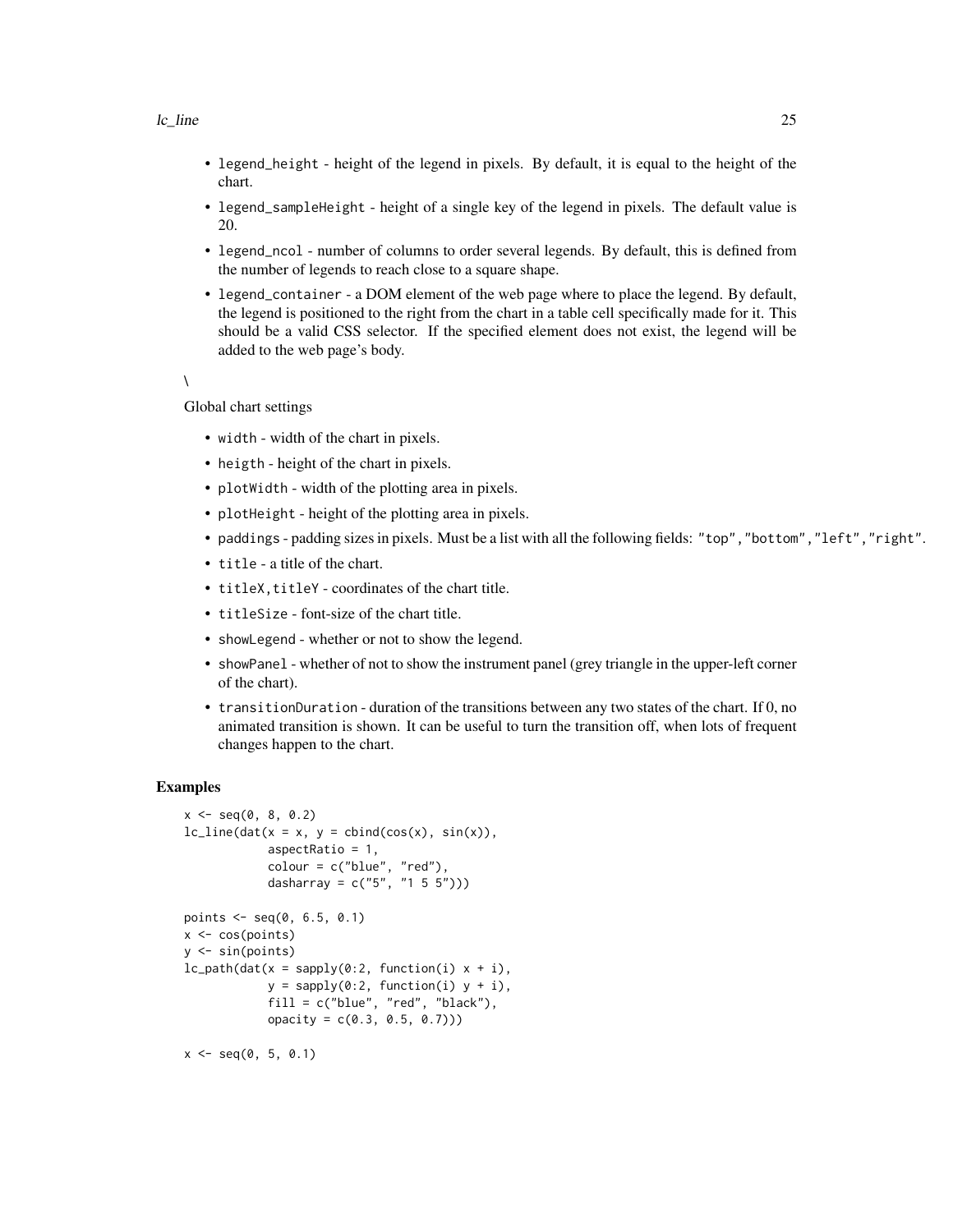```
y \le -x*3 + \text{norm}(\text{length}(x), \text{sd} = 2)fit \leftarrow \text{lm}(y \sim x)pred \leq predict(fit, data.frame(x = x), se.fit = TRUE)
lc\_ribbon(data(ymin = pred$fit - 1.96 * pred$se.fit,ymax = pred$fit + 1.96 * pred$se.fit,
               x = x,
               color = "#555555"), chartId = "ribbonTest")lc\_scatter(data(x = x, y = y), size = 2, chartId = "ribbonTest", addLayer = TRUE)lc_abLine(dat(a = fit$coefficients[2], b = fit$coefficients[1]),
          chartId = "ribbonTest", addLayer = TRUE)
lc\_hLine(data(h = seq(1, 9, 1), domainX = c(0, 10), domainY = c(0, 10)), chartId = "grid")
lc\_vLine(data(v = seq(1, 9, 1)), chartId = "grid", addLayer = TRUE)
```
<span id="page-25-1"></span>lc\_scatter *Visualize a set of points*

#### <span id="page-25-2"></span>Description

These functions plot a set of points with known coordinates that can be either categorical, or continuous.

#### Usage

```
lc_scatter(
  data = list(),
 place = NULL,
  ...,
  chartId = NULL,layerId = NULL,with = NULL,addLayer = FALSE,
  pacerStep = 50
\lambdalc_beeswarm(
  data = list(),place = NULL,
  ...,
  chartId = NULL,
  layerId = NULL,with = NULL,addLayer = FALSE,
  pacerStep = 50
)
```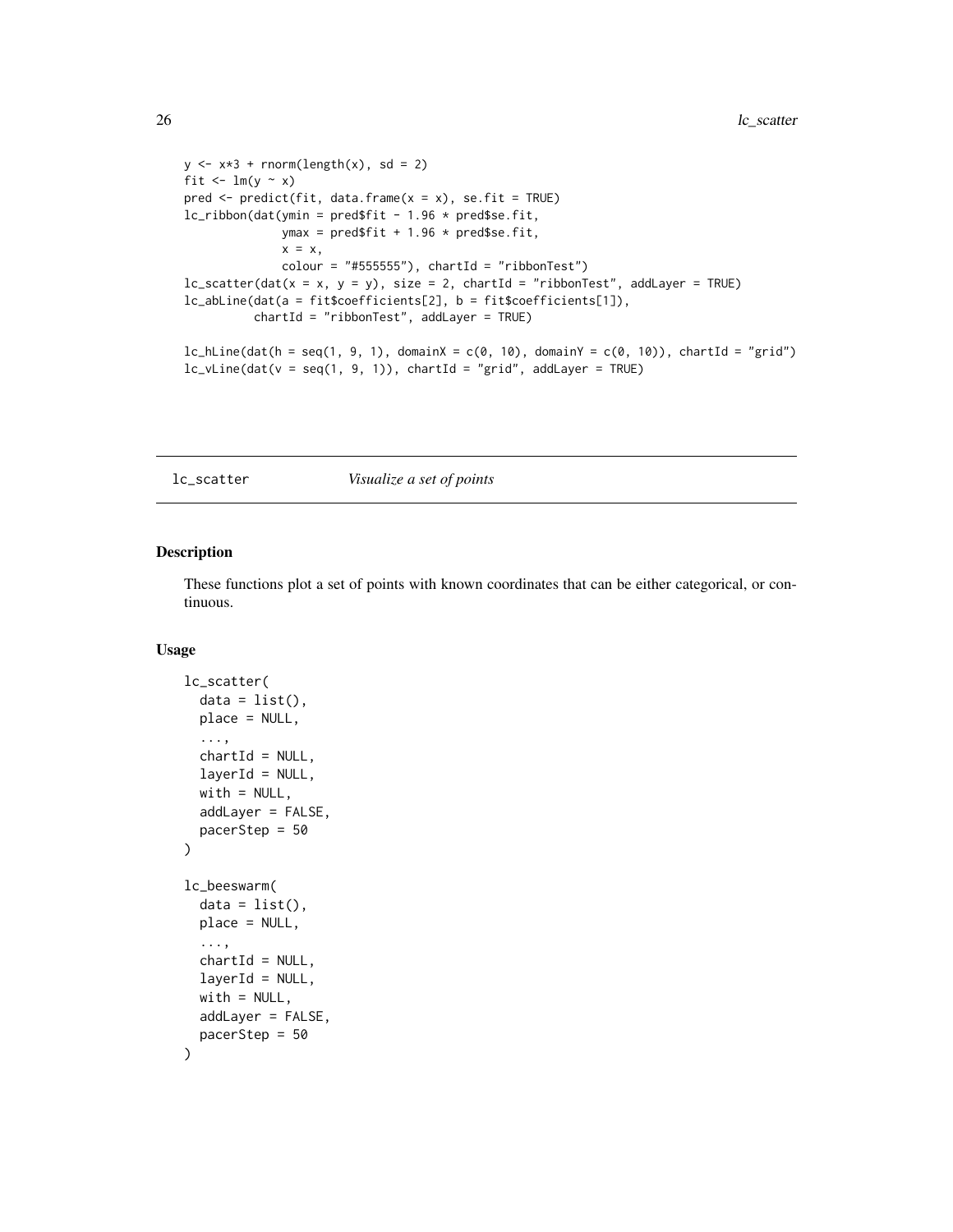#### <span id="page-26-0"></span>lc\_scatter 27

#### Arguments

| data      | Name-value pairs of properties passed through the dat function. These proper-<br>ties will be re-evaluated on each updateCharts call.                                                                                                                                                                                                           |
|-----------|-------------------------------------------------------------------------------------------------------------------------------------------------------------------------------------------------------------------------------------------------------------------------------------------------------------------------------------------------|
| place     | An ID of the container, where to place new chart. It will be ignored if the chart<br>already exists. If not defined, the chart will be appended to the web page's body.                                                                                                                                                                         |
| .         | Name-value pairs of properties that will be evaluated only once and then will re-<br>main constant. These properties can still be changed later using the setProperties<br>function.                                                                                                                                                            |
| chartId   | An ID for the chart. All charts must have unique IDs. If a chart with the same ID<br>already exists, it will be replaced unless addLayer = TRUE. If ID is not defined, it<br>will be the same as the value of the place argument. And if both are not defined,<br>the ID will be set to ChartN, where $N - 1$ is the number of existing charts. |
| layerId   | An ID for the new layer. All layers within one chart must have different IDs. If<br>a layer with the same ID already exists, it will be replaced. If not defined, it will<br>be set to LayerN, where $N - 1$ is the current number of layers in this chart.                                                                                     |
| with      | A dataset or a list from which other properties should be taken. If the dataset<br>doesn't have a column with the requested name, the variable will be searched<br>for outside of the dataset. Must be a data, frame or a list.                                                                                                                 |
| addLayer  | If there is already a chart with the same ID, this argument defines whether to<br>replace it or to add a new layer to it. This argument is ignored if both place and<br>chartId are NULL or if there is no chart with the given ID.                                                                                                             |
| pacerStep | Time in ms between two consecutive calls of an onmouse over event. Prevents<br>over-queueing in case of cumbersome computations. May be important when<br>the chart works in canvas mode.                                                                                                                                                       |

#### Functions

- lc\_scatter: creates a scatterplot and adds it as a new layer to an existing chart or creates a new one.
- lc\_beeswarm: creates a special kind of scatterplot, where the points are spread along one of the axes to avoid overlapping.

#### Available properties

You can read more about different properties [here.](https://anders-biostat.github.io/linked-charts/rlc/tutorials/props.html)

- x,y vector of x and y coordinates of the points.
- size sizes of the points. Default size is 6.
- opacity a vector of opacity values for each point in the range from 0 to 1.
- label vector of text labels for each point (labels by default are shown, when mouse hovers over a point).
- valueAxis (for lc\_beeswarm only) defines axis with values that will not be changed. Must be "x" or "y" (default).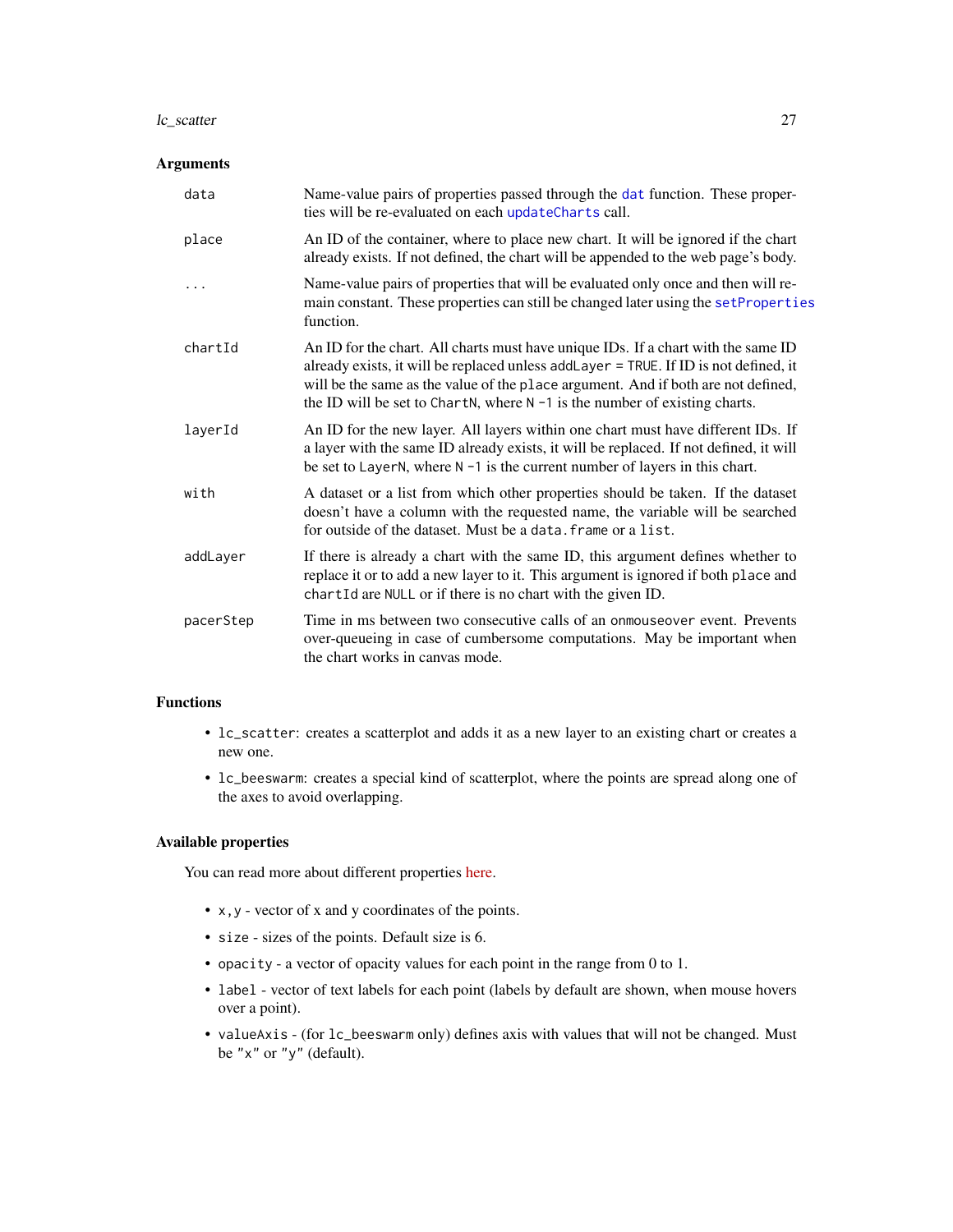• informText - text that appears when the mouse cursor moves over an element. Unlike label, completely overwrites the tooltip content with a custom HTML code. Must be a vector of characters (HTML code for each element).

Colour and shape settings

- colour colour of the points. Must be a colour name or a hexadecimal code.
- colourValue grouping values for different colours. Can be numbers or characters.
- colourDomain a vector of all possible values for discrete colour scales or a range of all possible colour values for the continuous ones.
- palette a vector of colours to construct the colour scale.
- colourLegendTitle a title for the colour legend.
- addColourScaleToLegend whether or not to show the colour legend for the current layer.
- globalColourScale whether or not to use one colour scale for all the layers.
- symbol shape of each point. Must be one of "Circle", "Cross", "Diamond", "Square", "Star", "Triangle", "Wye".
- symbolValue grouping values for different symbols.
- symbolLegendTitle a title for the symbol value.
- stroke stroke colour for each element. Must be a colour name or a hexadecimal code.
- strokeWidth width of the strokes for each point.

Axes settings

- logScaleX,logScaleY a base of logarithm for logarithmic scale transformation. If 0 or FALSE no transformation will be performed.
- jitterX, jitterY amount of random variation to be added to the position of the points along one of the axes. 0 means no variation. 1 stands for distance between x and  $x + 1$  for linear scale, x and  $b \times x$  for logarithmic scale (b is a base of the logarithm), or between neighbouring ticks for categorical scale.
- shiftX, shiftY shift for each point from its original position along one of the axes. 0 means no shift. 1 stands for distance between x and  $x + 1$  for linear scale, x and  $b \star x$  for logarithmic scale (b is a base of the logarithm), or between neighbouring ticks for categorical scale.
- layerDomainX,layerDomainY default axes ranges for the given layer.
- domainX, domainY default axes ranges for the entire chart. If not defined, it is automatically set to include all layer domains.
- contScaleX,contScaleY whether or not the axis should be continuous.
- aspectRatio an aspect ratio for the chart.
- axisTitleX,axisTitleY axis titles.
- axisTitlePosX,axisTitlePosY positions of the axis titles. For each axis, one can specify a title position across or along the corresponding axis. Possible options are "up" (for title inside the plotting area) or "down" (outside the plotting area, under the axis), and "start", "middle", "end". This property must be a string with one or two of the aforementioned options (e.g. "middle down", "start", etc.).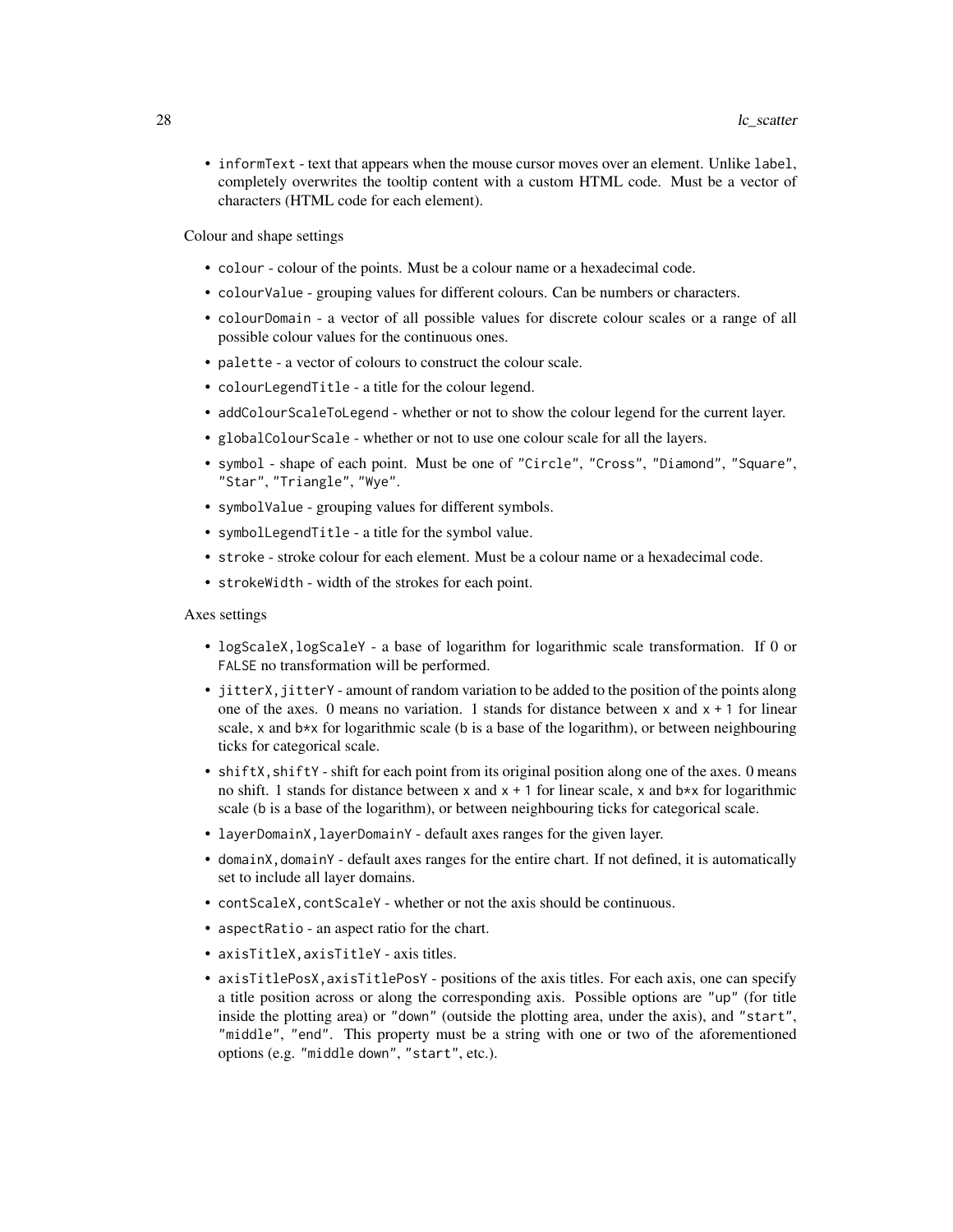#### <span id="page-28-0"></span>lc\_scatter 29

- ticksRotateX, ticksRotateY angles by which to rotate ticks (in degrees). Must be between 0 (horizontal ticks, default) and 90 (vertical ticks).
- ticksX, ticksY sets of ticks for the axes.

Interactivity settings

- on\_click a function, to be called when one of the points is clicked. Gets an index of the clicked point as an argument.
- on\_clickPosition a function, to be called when any point of the chart is clicked. Unlike on\_click, which is called only when an element of the chart (point, line, etc.) is clicked, this function reacts to any click on the chart. As an argument, it receives a vector of x and y coordinates of the click (based on the current axes scales). If one of the axes is categorical, the function will get the closest tick to the clicked position.
- on\_mouseover a function, to be called when the mouse hovers over one of the points. Gets an index of the clicked point as an argument.
- on\_mouseout a function, to be called when the mouse moves out of one of the points.
- on\_marked a function, to be called when any of the points are selected (marked) or deselected. Use [getMarked](#page-3-1) function to get the IDs of the currently marked points. To mark points, select them with your mouse while holding the *Shift* key.

Legend settings

- legend\_width width of the legend in pixels. The default value is 200.
- legend\_height height of the legend in pixels. By default, it is equal to the height of the chart.
- legend\_sampleHeight height of a single key of the legend in pixels. The default value is 20.
- legend\_ncol number of columns to order several legends. By default, this is defined from the number of legends to reach close to a square shape.
- legend\_container a DOM element of the web page where to place the legend. By default, the legend is positioned to the right from the chart in a table cell specifically made for it. This should be a valid CSS selector. If the specified element does not exist, the legend will be added to the web page's body.

Global chart settings

- width width of the chart in pixels.
- heigth height of the chart in pixels.
- plotWidth width of the plotting area in pixels.
- plotHeight height of the plotting area in pixels.
- paddings padding sizes in pixels. Must be a list with all the following fields: "top","bottom","left","right".
- title a title of the chart.
- titleX, titleY coordinates of the chart title.
- titleSize font-size of the chart title.
- showLegend whether or not to show the legend.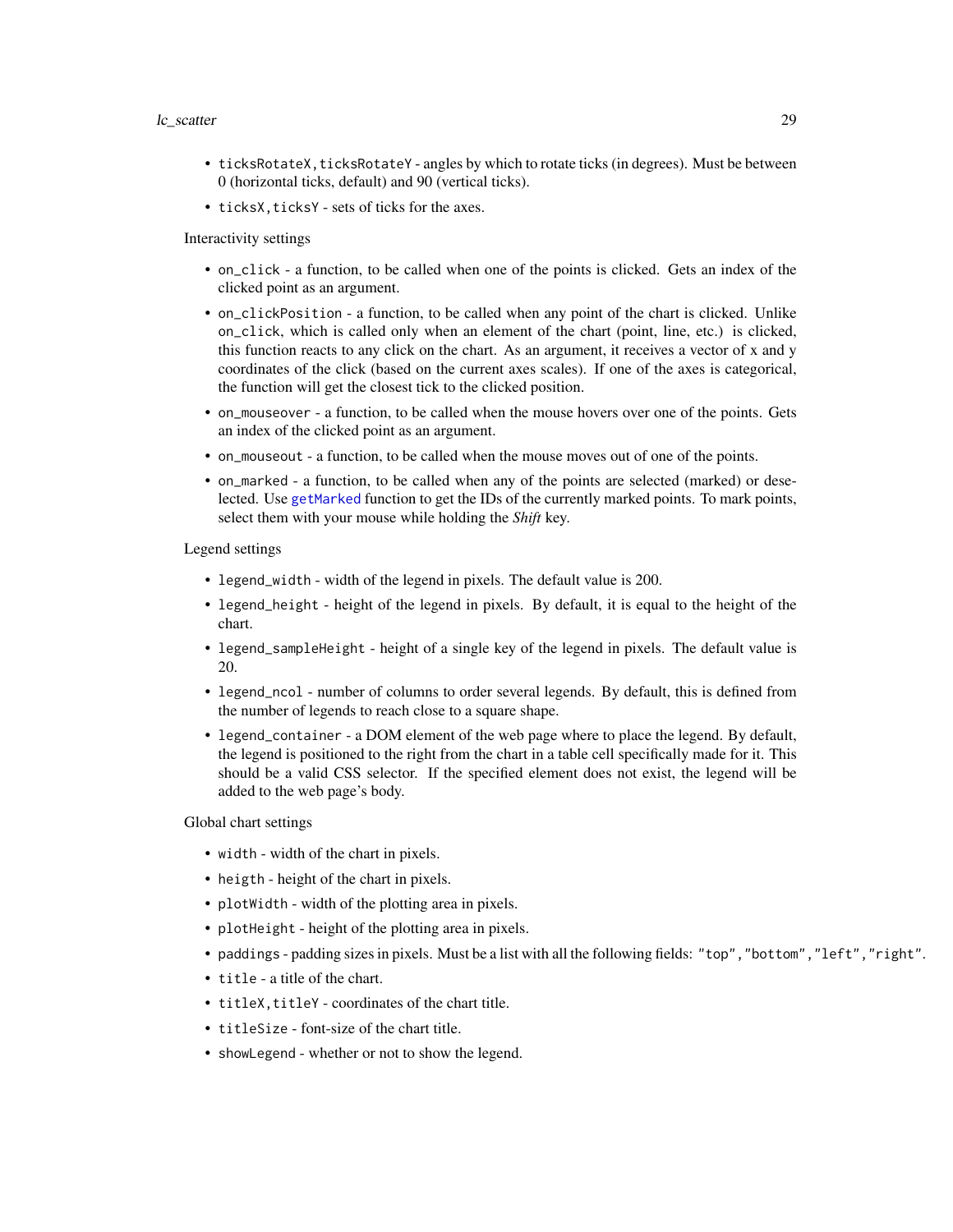- <span id="page-29-0"></span>• showPanel - whether of not to show the instrument panel (grey triangle in the upper-left corner of the chart).
- transitionDuration duration of the transitions between any two states of the chart. If 0, no animated transition is shown. It can be useful to turn the transition off, when lots of frequent changes happen to the chart.

#### Examples

```
data("iris")
lc_scatter(dat(x = Sepal.Length,
               y = Petal.Length,
               colourValue = Petal.Width,
               symbolValue = Species),
           with = iris,
           title = "Iris dataset",
           axisTitleY = "Petal Length",
           axisTitleX = "Sepal Length",
           colourLegendTitle = "Petal Width",
           symbolLegendTitle = "Species")
lc_beeswarm(dat(x = iris$Species,
                y = iris$Sepal.Length,
                colourValue = iris$Sepal.Width),
            title = "Iris dataset",
            axisTitleY = "Sepal Length",
            axisTitleX = "Species",
            colourLegendTitle = "Sepal Width")
```
<span id="page-29-1"></span>listCharts *List all existing charts and layers*

#### Description

listCharts prints a list of IDs of all existing charts and layers. This function is wrapper around method listCharts of class [LCApp](#page-5-1).

#### Usage

listCharts()

#### Examples

```
noise <- rnorm(30)
x \le - seq(-4, 4, length.out = 30)
lc\_scatter(data(x = x,y = sin(x) + noise,
               colourValue = noise),
           chartId = "plot", layerId = "points")
```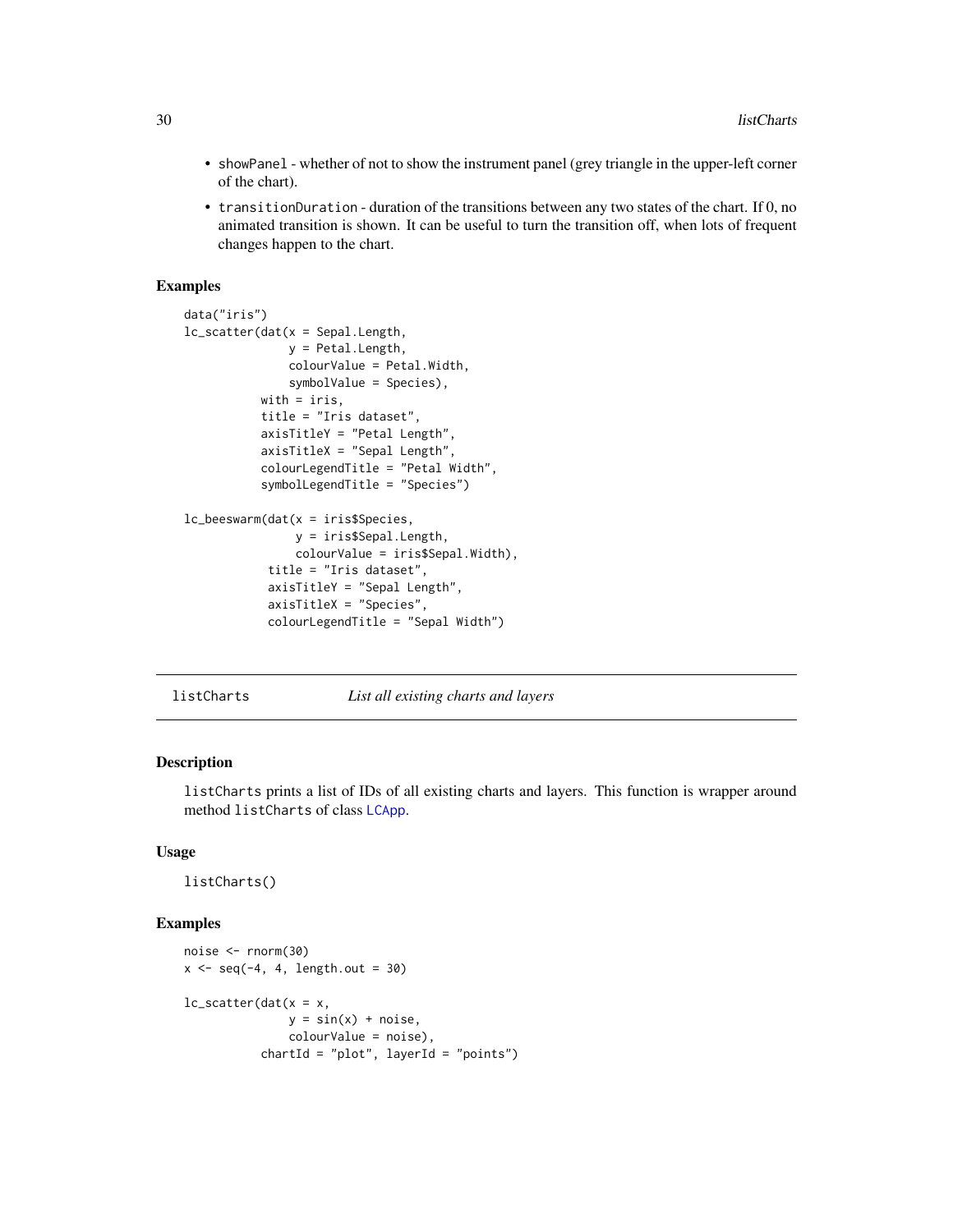#### <span id="page-30-0"></span> $\text{mark}$  31

```
lc\_line(data(x = x, y = sin(x)), chartId = "plot", addLayer = TRUE)lc_colourSlider(chart = "plot", layer = "points")
listCharts()
```
#### <span id="page-30-1"></span>mark *Mark elements of a chart*

#### Description

mark selects a set of elements in a given chart. It is equivalent to selecting elements interactively by drawing a rectangle with the mouse while holding the Shift key. This function is a wrapper of method mark of class [LCApp](#page-5-1).

#### Usage

```
mark(
 elements = NULL,
 chartId = NULL,layerId = NULL,preventEvent = TRUE,
 clear = FALSE,
  sessionId = NULL
)
```
#### Arguments

| elements     | numeric vector of indices of the elements to select.                                                                                                                                                                                                                                                                                  |
|--------------|---------------------------------------------------------------------------------------------------------------------------------------------------------------------------------------------------------------------------------------------------------------------------------------------------------------------------------------|
| chartId      | ID of the chart where to select elements (can be omitted if there is only one<br>chart).                                                                                                                                                                                                                                              |
| layerId      | ID of the layer where to select elements (can be omitted if the chart has only one<br>layer).                                                                                                                                                                                                                                         |
| preventEvent | if TRUE, on _marked callback function will not be called. Can be used to prevent<br>endless stacks of calls.                                                                                                                                                                                                                          |
| clear        | if TRUE, all previously marked elements will be unmarked, otherwise new ele-<br>ments will be added to a set of currently marked ones.                                                                                                                                                                                                |
| sessionId    | An ID of the session for which to mark elements. Can be NULL if there is only<br>one active session. Otherwise must be a valid session ID. Check Session for<br>more information on client sessions. If a call to this function was triggered from<br>an opened web page, ID of the corresponding session will be used automatically. |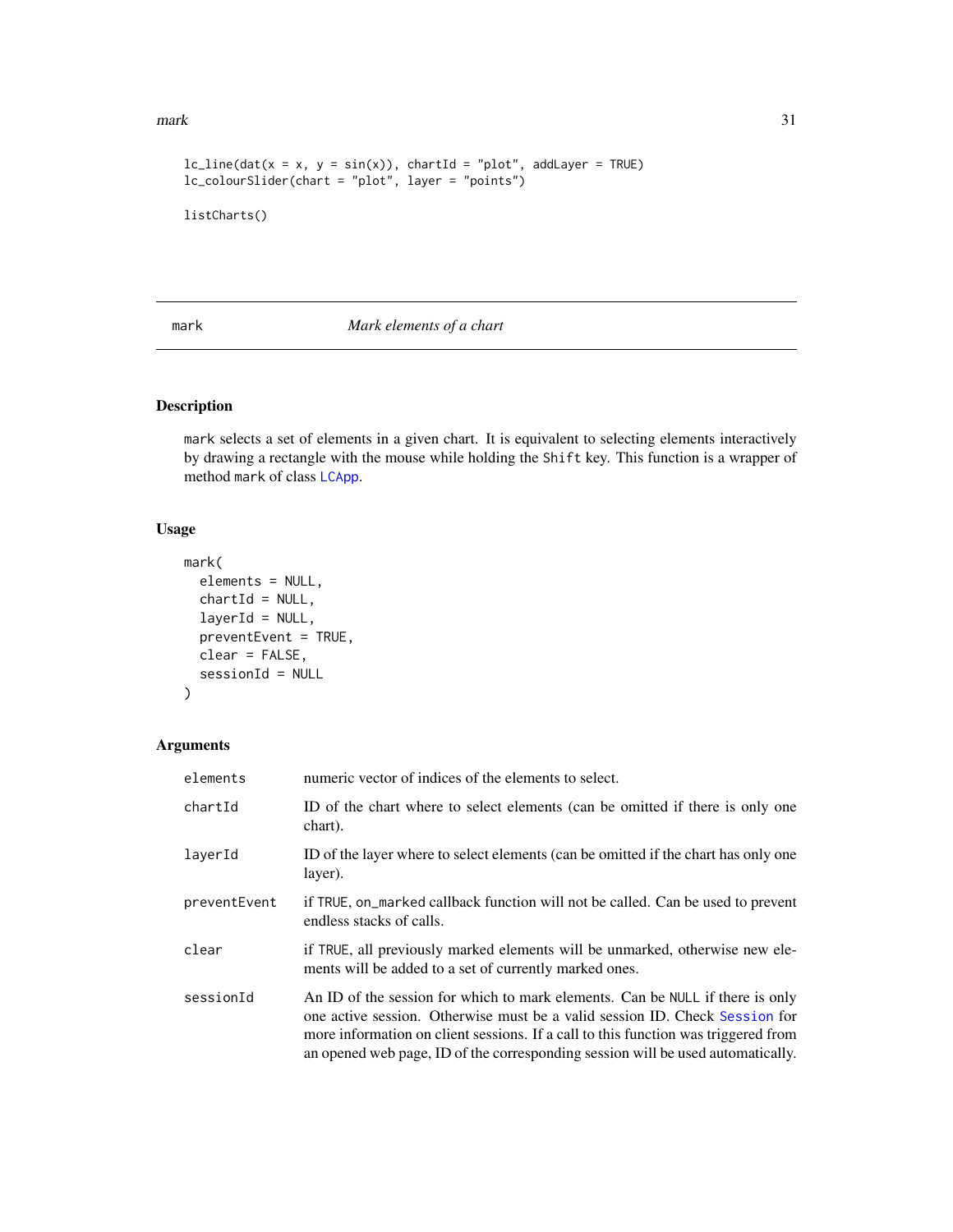#### Examples

```
data("iris")
openPage(FALSE, layout = "table1x2")
#brushing example
#Hold Shift pressed and select a group of point on one of the charts
lc_scatter(dat(
  x = iris$Sepal.Length,
  y = iris$Petal.Length,
  colourValue = iris$Species,
  on_marked = function() {
   mark(getMarked("A1"), "A2")
  }
), "A1")
lc_scatter(dat(
  x = iris$Sepal.Width,
  y = iris$Petal.Width,
  colourValue = iris$Species,
  on_marked = function() {
   mark(getMarked("A2"), "A1")
  }
), "A2")
```
<span id="page-31-1"></span>

openPage *Open a new empty page*

#### Description

openPage starts a server, establishes a web socket connection between it and the current R session and loads linked-charts JS library with all the dependencies. This function initializes an instance of class [LCApp](#page-5-1) and stores it in the namespace of the package. If another instance has already been stored (i.e. another app has been started with this function), the existing app will be closed.

#### Usage

```
openPage(
  useViewer = TRUE,
  rootDirectory = NULL,
  startPage = NULL,
  layout = NULL,
  port = NULL,
  browser = NULL,
  onlyServer = FALSE,
  ...
)
```
<span id="page-31-0"></span>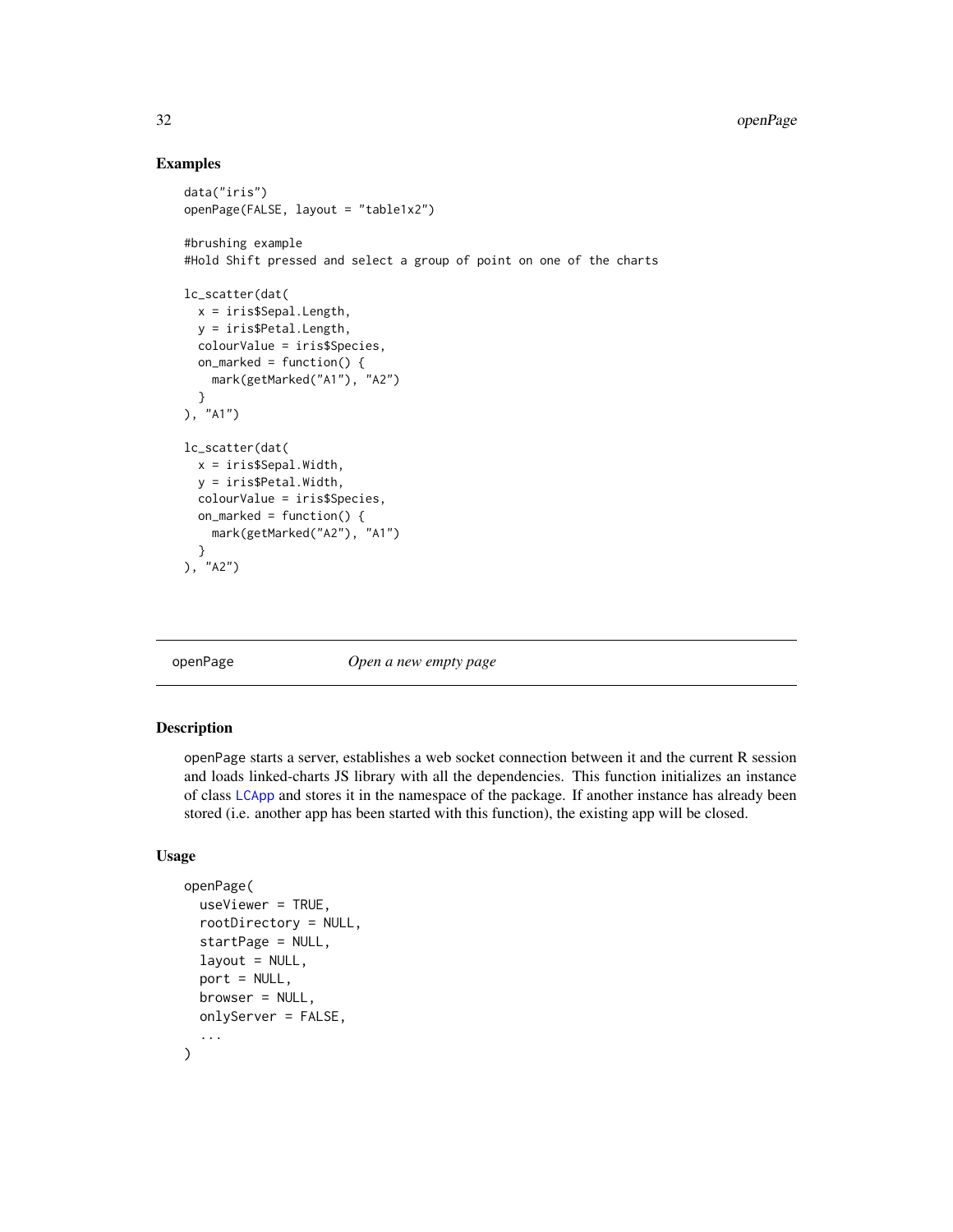#### <span id="page-32-0"></span>openPage 33

#### Arguments

| useViewer     | If TRUE, a page will be opened in the RStudio Viewer. If FALSE, a default web<br>browser will be used.                                                                                                                                                                                                                                                                                                               |
|---------------|----------------------------------------------------------------------------------------------------------------------------------------------------------------------------------------------------------------------------------------------------------------------------------------------------------------------------------------------------------------------------------------------------------------------|
| rootDirectory | A path to the root directory for the server. Any file, requested by the server<br>will be searched for in this directory. If rootDirectory is not defined, the<br>http_root in the package directory will be used as a root directory.                                                                                                                                                                               |
| startPage     | A path to an HTML file that should be used as a starting page of the app. It can<br>be an absolute path to a local file, or it can be relative to the rootDirectory or<br>to the current R working directory. If startPage is not defined, an empty page<br>will be used. The file must have <i>html</i> extension.                                                                                                  |
| layout        | Adds one of the defaults layouts to each new page. Currently, only tables of<br>arbitrary size are supported. To add a table, this parameter must be equal to<br>"tableNxM", where N is the number of rows and M is the number of columns.<br>Each cell will get an ID that consists of a letter (indicating the row) and a number<br>(indicating the column) (e.g. B3 is an ID of the second row and third column). |
| port          | Defines which TCP port the server will listen to. If not defined, random available<br>port will be used (see randomPort).                                                                                                                                                                                                                                                                                            |
| browser       | A browser in which to open a new web page. If not defined, default browser will<br>be used. For more information check browseURL. If this argument is specified,<br>useViewer will be ignored.                                                                                                                                                                                                                       |
| onlyServer    | If TRUE, then an app will initialise without trying to open a new page in a<br>browser.                                                                                                                                                                                                                                                                                                                              |
| $\ddotsc$     | Further arguments passed to openPage. Check details for more information.                                                                                                                                                                                                                                                                                                                                            |

#### Details

Argument onStart of jrc [openPage](#page-31-1) function is replaced in rlc with beforeLoad and afterLoad. The reason for that is when the page opens, rlc has to put there all the existing charts. Different situations may require some code be loaded before or after that happens. beforeLoad and afterLoad provide a way to define two callback functions, each receiving a [Session](#page-0-0) object as an argument and is called once for each new page. beforeLoad runs before anything else has happened, while afterLoad is called after all the existing charts have been added to the page.

This function initializes a new instance of class [LCApp](#page-5-1) and wraps around methods startServer and openPage of its parent class [App](#page-0-0).

#### Value

```
A new instance of class LCApp.
```
#### Examples

openPage()

openPage(useViewer = FALSE, layout = "table2x3")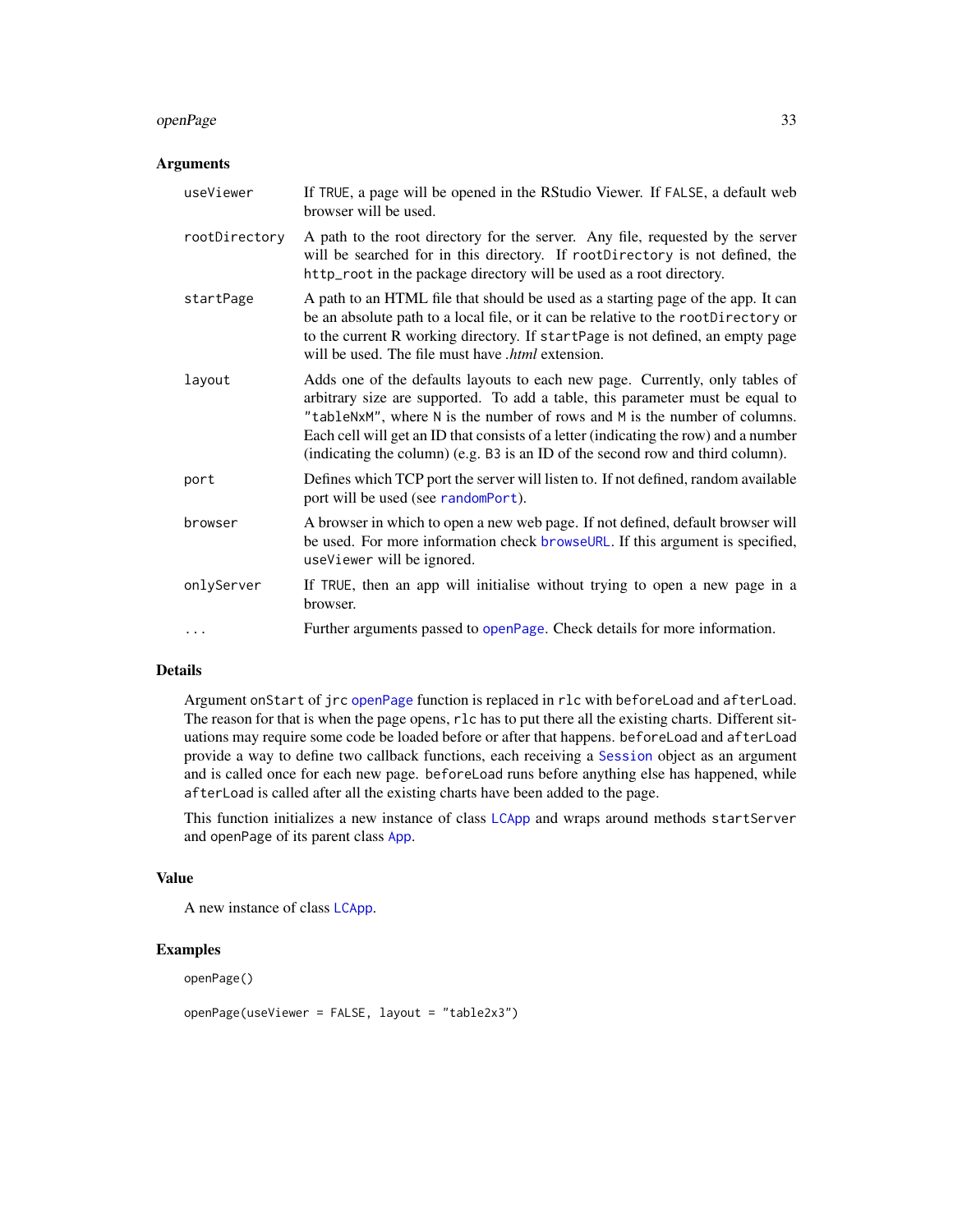<span id="page-33-1"></span><span id="page-33-0"></span>

#### Description

Removes an existing chart. Changes will be applied to all currently opened and future pages. This function is a wrapper around method removeChart of class [LCApp](#page-5-1).

#### Usage

removeChart(chartId)

#### Arguments

chartId A vector of IDs of the charts to be removed.

#### Examples

```
lc\_scatter(data(x = 1:10, y = 1:10 * 2), chartId = "scatter")removeChart("scatter")
```
<span id="page-33-2"></span>

| Remove a layer from a chart<br>removeLayer |  |
|--------------------------------------------|--|
|--------------------------------------------|--|

#### Description

Removes a layer from an existing chart. Changes will be applied to all currently opened and future pages. This function is a wrapper around method removeLayer of class [LCApp](#page-5-1).

#### Usage

removeLayer(chartId, layerId)

#### Arguments

| chartId | ID of the chart from which to remove a layer. |
|---------|-----------------------------------------------|
| layerId | ID of the layer to remove.                    |

#### Examples

```
lc\_scatter(data(x = 1:10, y = 1:10 * 2), chartId = "scatter")lc\_abLine(a = 2, b = 0, chartId = "scatter", addLayer = TRUE)removeLayer("scatter", "Layer1")
```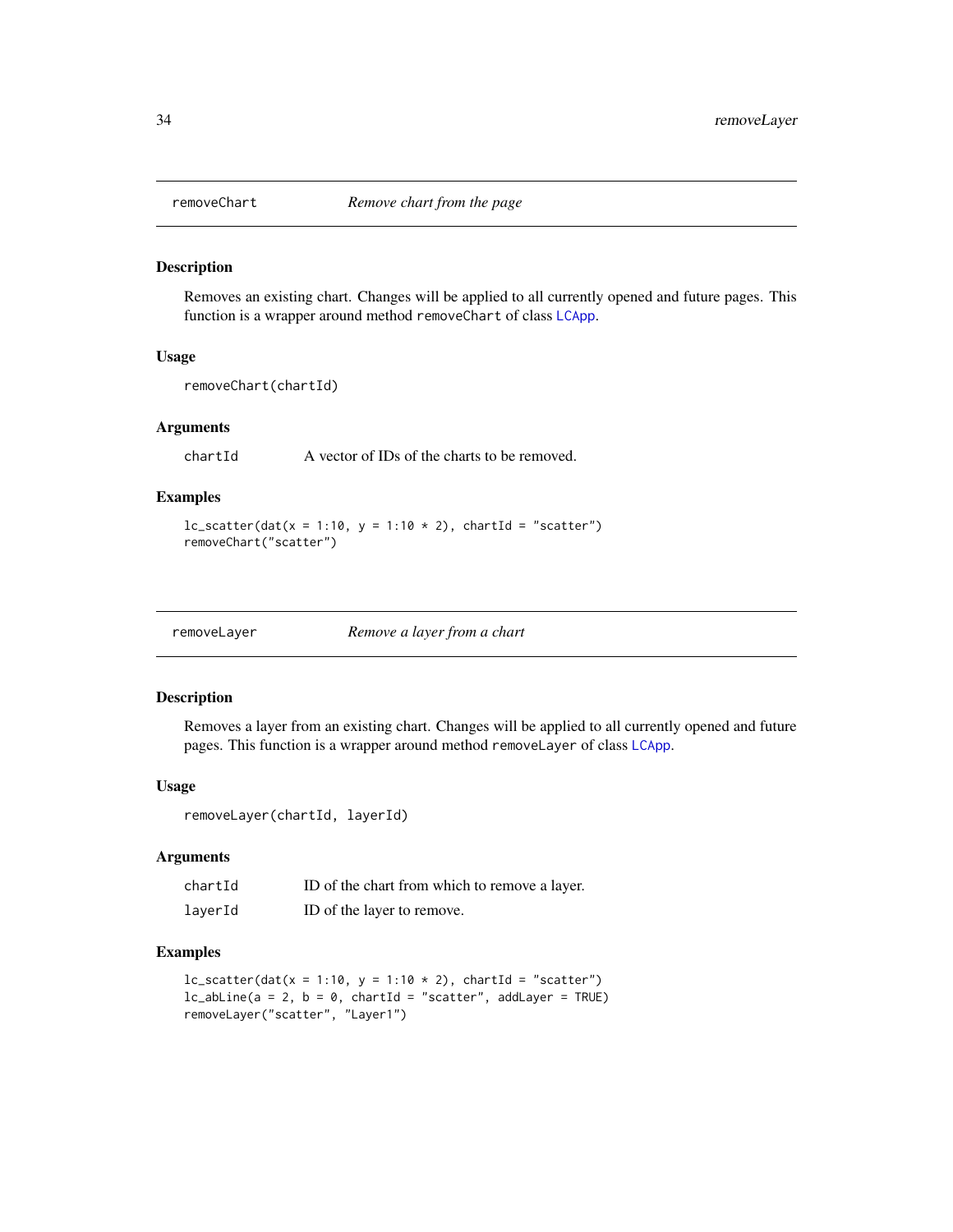#### <span id="page-34-2"></span><span id="page-34-0"></span>Description

Sets or resets properties for an existing chart. Changes will be applied to all currently opened and future pages. This function is a wrapper around method setProperties of class [LCApp](#page-5-1).

#### Usage

```
setProperties(data, chartId, layerId = NULL, with = NULL)
```
#### **Arguments**

| data    | List of properties to be redefined for this layer or chart. Created by the dat<br>function.                                                                                                                                     |
|---------|---------------------------------------------------------------------------------------------------------------------------------------------------------------------------------------------------------------------------------|
| chartId | ID of the chart, for which to redefine properties.                                                                                                                                                                              |
| laverId | ID of the layer, for which to redefine properties. If the chart has a single layer<br>or doesn't have layers, default value (which is NULL) can be used.                                                                        |
| with    | A dataset or a list from which other properties should be taken. If the dataset<br>doesn't have a column with the requested name, the variable will be searched<br>for outside of the dataset. Must be a data, frame or a list. |

#### Examples

```
data("iris")
lc_scatter(dat(x = iris$Sepal.Length, y = iris$Sepal.Width), chartId = "irisScatter")
setProperties(dat(symbolValue = iris$Species, y = iris$Petal.Length), chartId = "irisScatter")
updateCharts("irisScatter")
```

```
lc_line(dat(x = iris$Sepal.Length, y = iris$Petal.Length), chartId = "irisScatter",
       layerId = "line")setProperties(dat(colour = "red"), chartId = "irisScatter", layerId = "line")
updateCharts("irisScatter")
```
<span id="page-34-1"></span>updateCharts *Update a chart*

#### Description

updateCharts redraws a chart or a single layer of a chart to make it up to date with the current state of the environment variables.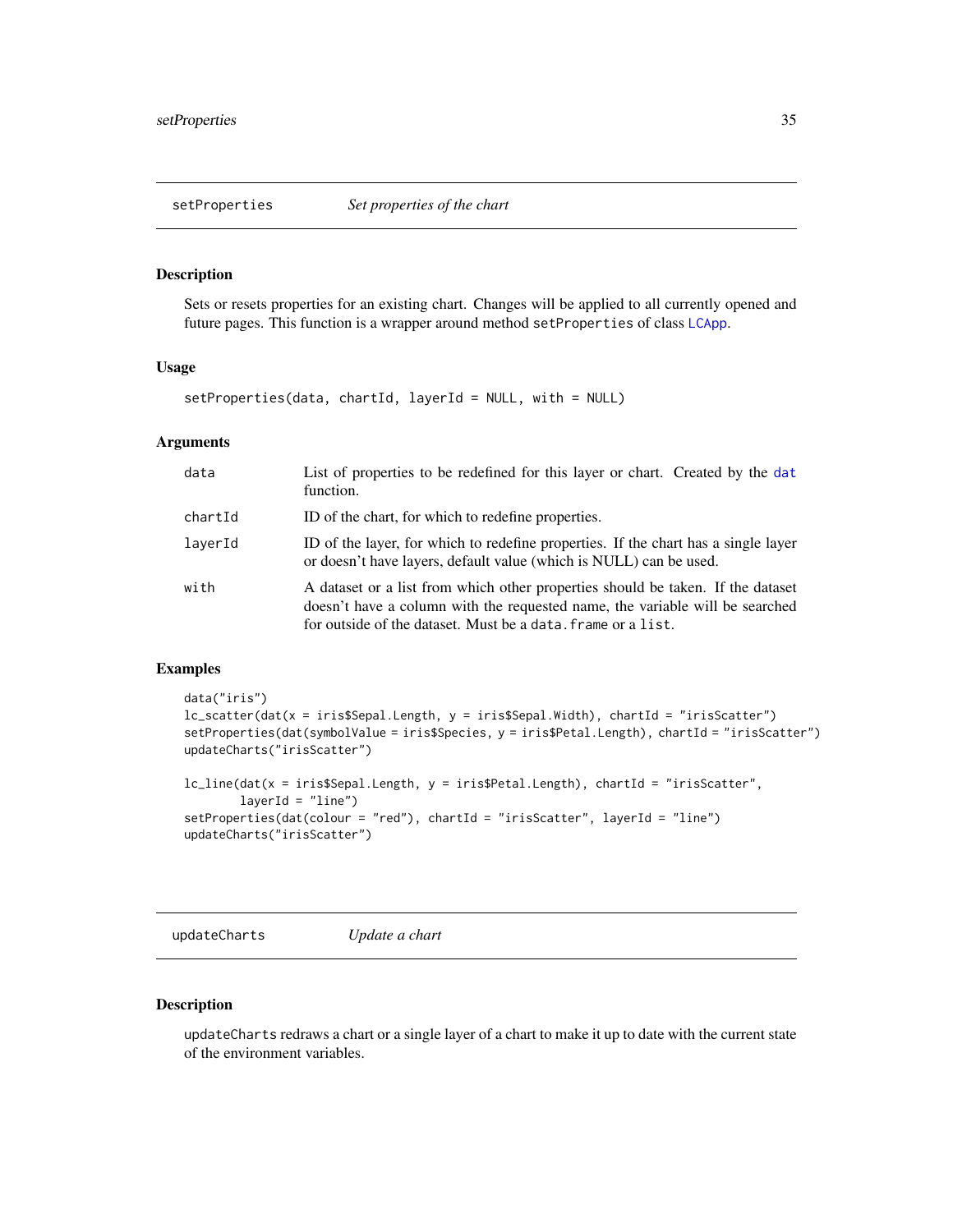<span id="page-35-0"></span> $updateCharles(chartId = NULL, layerId = NULL, updateOnly = NULL)$ 

#### Arguments

| chartId    | ID of the chart to be updated (or vector of IDs). If NULL, all the existing charts<br>will be updated.                                                                                                                                                                                                                                                                                                                                       |
|------------|----------------------------------------------------------------------------------------------------------------------------------------------------------------------------------------------------------------------------------------------------------------------------------------------------------------------------------------------------------------------------------------------------------------------------------------------|
| laverId    | ID of the layer to be updated (or vector of IDs). If NULL, all the layers of the<br>selected charts will be updated. To update only some layers of multiple charts<br>the lengths of chartId and layerId must be the same.                                                                                                                                                                                                                   |
| updateOnly | To improve performance it may be useful to change only certain aspects of a<br>chart (e.g. positions of points, colour of heatmap cells, etc.). This argument<br>can specify which part of chart to update. Possible options are Elements,<br>ElementPosition, ElementStyle, Axes, Labels, Cells, Texts, LabelPosition,<br>CellPosition, TextPosition, LabelText, CellColour, TextValues, Canvas,<br>Size. See details for more information. |

#### Details

Linked charts of the *rlc* package are based on the idea that the variables that are used to define a chart are not constant, but can change as a result of user's actions. Each time the updateCharts function is called, all the properties that were set inside the [dat](#page-2-1) function are re-evaluated and the chart is redrawn in accordance with the new state.

If this function is called from the R session, changes will be applied to all currently opened pages. If it is used as a part of any rlc callback, only the page that triggered the call will be affected.

This function is a wrapper around method updateCharts of class [LCApp](#page-5-1).

#### Update types

To improve performance you can update only a certain part of a chart (e.g. colours, size, etc.). This can be done by setting the updateOnly argument. Here are all possible values for this argument.

These are valid for all the charts:

- Size changes the size of the chart (and consequently position of all its elements).
- Title changes the title of the chart.
- Canvas If number of elements is too high the charts switch to the canvas mode and instead of multiple SVG point or cells a single Canvas image is generated. This type of update redraws the Canvas image. *It is not recommended to use this option, since it will be used automatically when necessary.*

These can be updated only in heatmaps  $(1c$ -heatmap):

- Labels adds new row and column labels and removes those that are no longer needed. Also updates Cells.
- Cells adds new cells and removes those that are no longer needed. Also updates Texts if necessary.
- Texts adds or remove text inside cells where needed.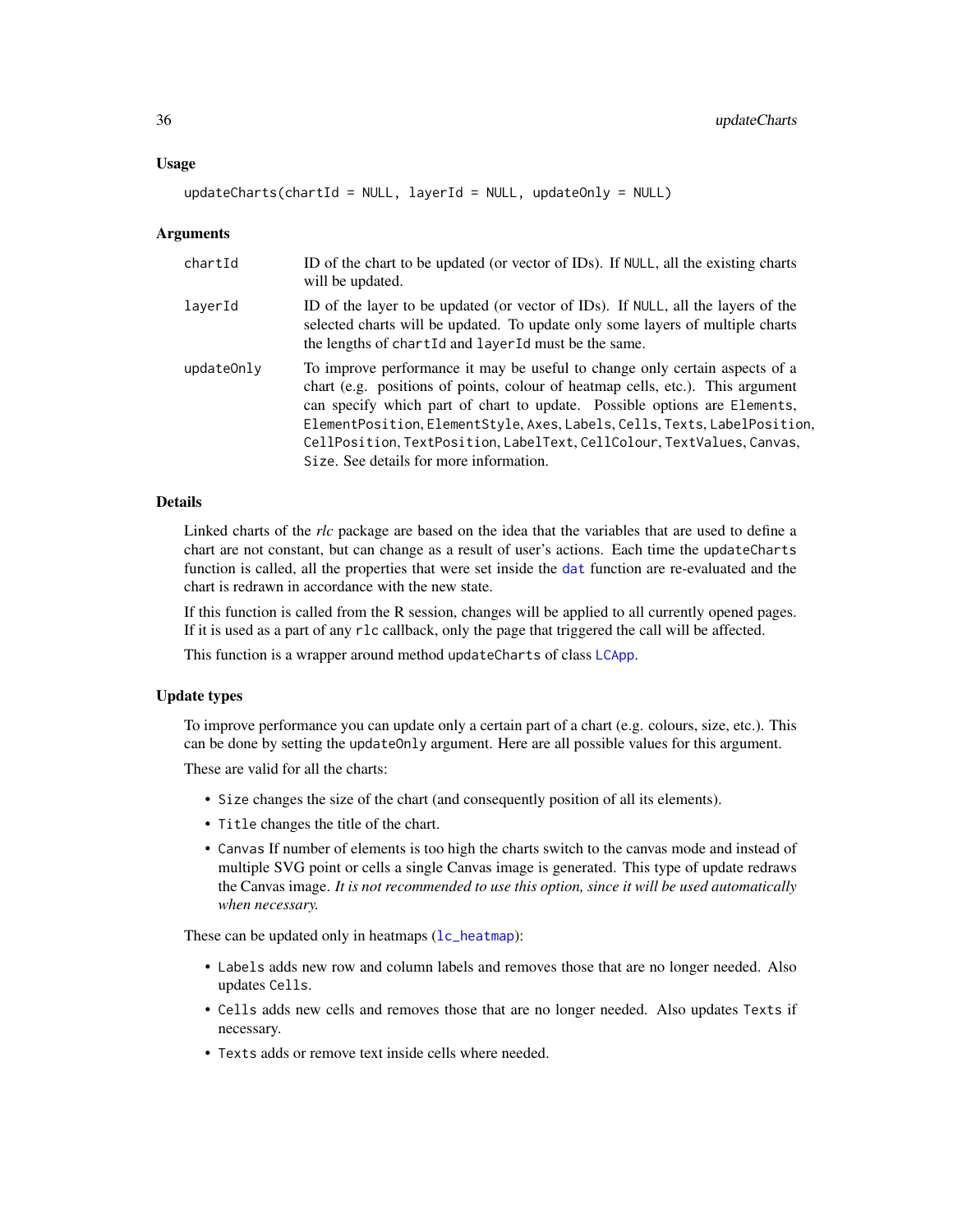#### updateCharts 37

- LabelPosition updates coordinates of all existing row and column labels. Also updates CellPosition.
- CellPosition updates coordinates of all existing cells. Also updates TextPosition if necessary.
- LabelText updates text of all existing labels.
- CellColour updates colour of all existing cells. Also updates TextValues if necessary.
- TextValues updates text inside cells to make it up to date with current data values.

These aspects are present in all the charts with axes.

- Axes updates axes of a chart and changes position of its elements (points, lines, etc.) accordingly.
- Elements updates (add or removes) all the elements of the layer.
- ElementPosition updates positions of all the elements in the layer.
- ElementStyle updates the style (colour, opacity, etc.) of all the elements of the layer.

#### Examples

```
data(iris)
```

```
#store some properties in global variables
width <- 300
height <-300colour <- iris$Sepal.Width
#create a chart
lc_scatter(dat(x = iris$Sepal.Length, y = iris$Petal.Length, colourValue = colour,
              width = width, height = height), chartId = "iris")
```

```
#change the variables
height <-400colour <- iris$Petal.Width
```

```
#this will change colour of points and chart height
updateCharts("iris")
#this will change only height
updateCharts("iris", updateOnly = "Size")
```

```
#add another property
setProperties(dat(symbolValue = iris$Species), "iris")
#this will change only colour and symbols
updateCharts("iris", updateOnly = "ElementStyle")
```